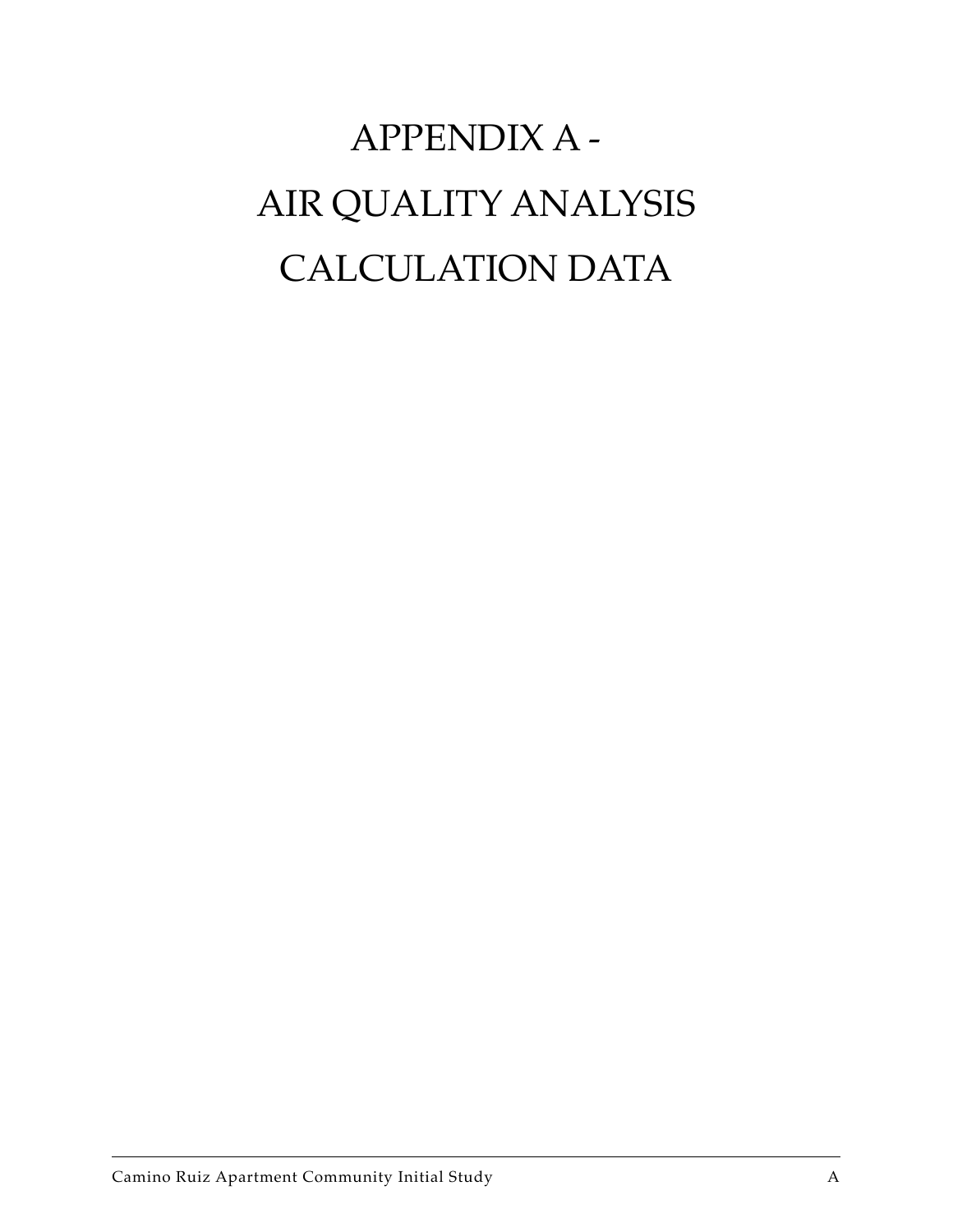#### **Camino Ruiz Apartment Community**

**Ventura County, Summer**

#### **1.0 Project Characteristics**

#### **1.1 Land Usage**

| <b>Land Uses</b>           | Size   | Metric        | Lot Acreage | Floor Surface Area | Population |
|----------------------------|--------|---------------|-------------|--------------------|------------|
| <b>Apartments Mid Rise</b> | 386.00 | Dwelling Unit | 14.00       | 386,000.00         | 965        |

#### **1.2 Other Project Characteristics**

| <b>Urbanization</b>                    | Urban                      | Wind Speed (m/s)                  | 2.6   | <b>Precipitation Freg (Days)</b>        | 31    |
|----------------------------------------|----------------------------|-----------------------------------|-------|-----------------------------------------|-------|
| <b>Climate Zone</b>                    | 8                          |                                   |       | <b>Operational Year</b>                 | 2023  |
| <b>Utility Company</b>                 | Southern California Edison |                                   |       |                                         |       |
| CO <sub>2</sub> Intensity<br>(lb/MWhr) | 702.44                     | <b>CH4 Intensity</b><br>(lb/MWhr) | 0.029 | N <sub>2</sub> O Intensity<br>(lb/MWhr) | 0.006 |

#### **1.3 User Entered Comments & Non-Default Data**

Project Characteristics -

Land Use - Project site lot area is approximately 14 acres. Population is estimated to be 965 persons based on a City average of 2.5 persons per apartment unit.

Construction Phase - Default dates changed to reflect anticipated construction schedule.

Vehicle Trips - Default trip generation rates changed to be consistent with project traffic report.

Energy Mitigation - Assumes a minimum building energy efficiency of 15% per CalGreen Code requirements.

Water Mitigation - Assumes indoor water use reduction features per CalGreen Code requirements.

Waste Mitigation - Assumes a minimum 79% reduction in solid waste per current City efforts.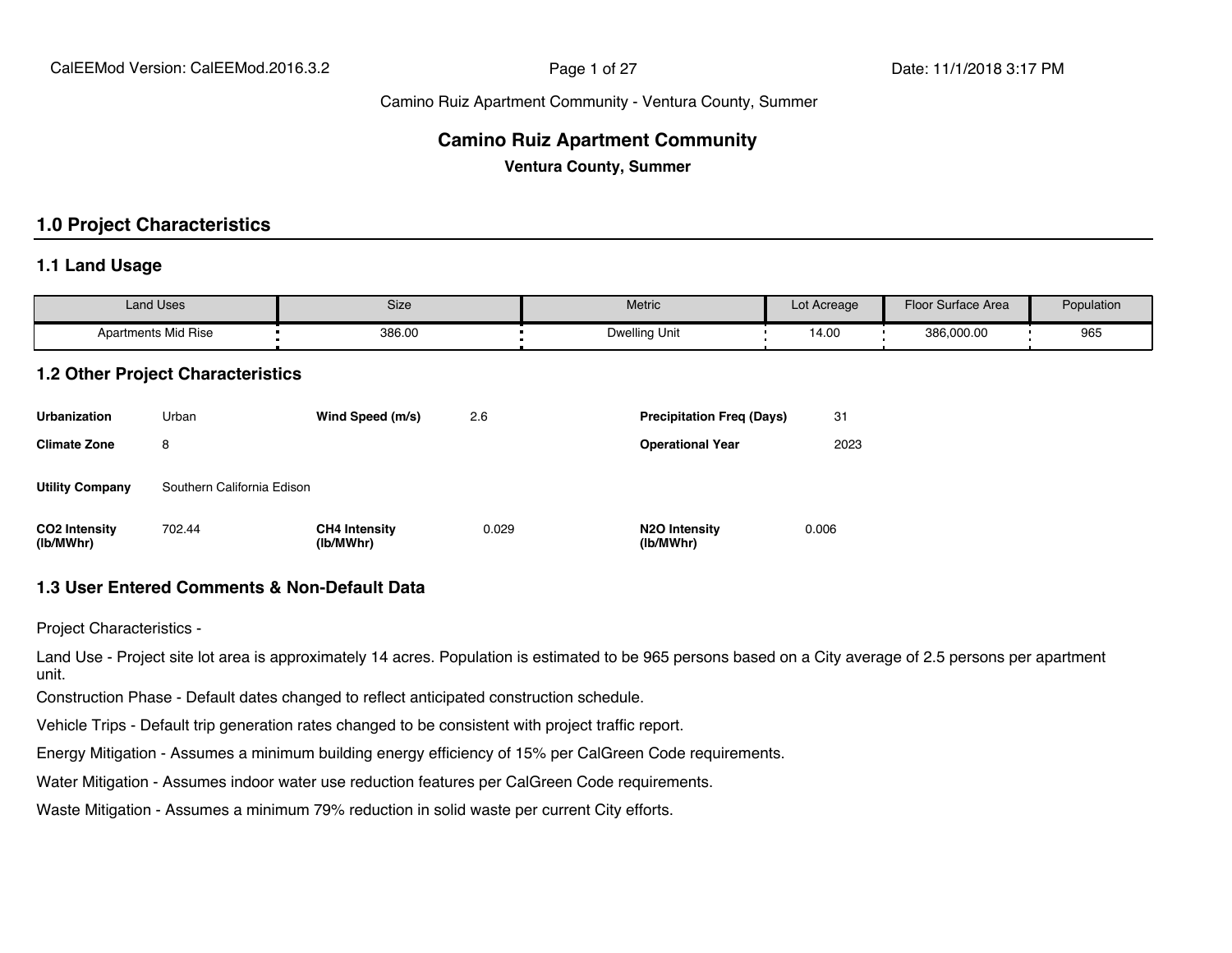| <b>Table Name</b>    | <b>Column Name</b> | Default Value | <b>New Value</b> |
|----------------------|--------------------|---------------|------------------|
| tblConstructionPhase | NumDays            | 20.00         | 60.00            |
| tblConstructionPhase | NumDays            | 300.00        | 700.00           |
| tblConstructionPhase | PhaseEndDate       | 5/14/21       | 12/9/22          |
| tblConstructionPhase | PhaseEndDate       | 3/19/21       | 8/19/22          |
| tblConstructionPhase | PhaseEndDate       | 1/24/20       | 12/13/19         |
| tblConstructionPhase | PhaseEndDate       | 4/16/21       | 9/16/22          |
| tblConstructionPhase | PhaseStartDate     | 4/17/21       | 9/19/22          |
| tblConstructionPhase | PhaseStartDate     | 1/25/20       | 12/16/19         |
| tblConstructionPhase | PhaseStartDate     | 12/14/19      | 11/4/19          |
| tblConstructionPhase | PhaseStartDate     | 3/20/21       | 8/22/22          |
| tblLandUse           | LotAcreage         | 10.16         | 14.00            |
| tblLandUse           | Population         | 1,181.00      | 965.00           |
| tblVehicleTrips      | ST_TR              | 6.39          | 6.00             |
| tblVehicleTrips      | SU_TR              | 5.86          | 5.00             |
| tblVehicleTrips      | WD_TR              | 6.65          | 6.00             |

#### **2.0 Emissions Summary**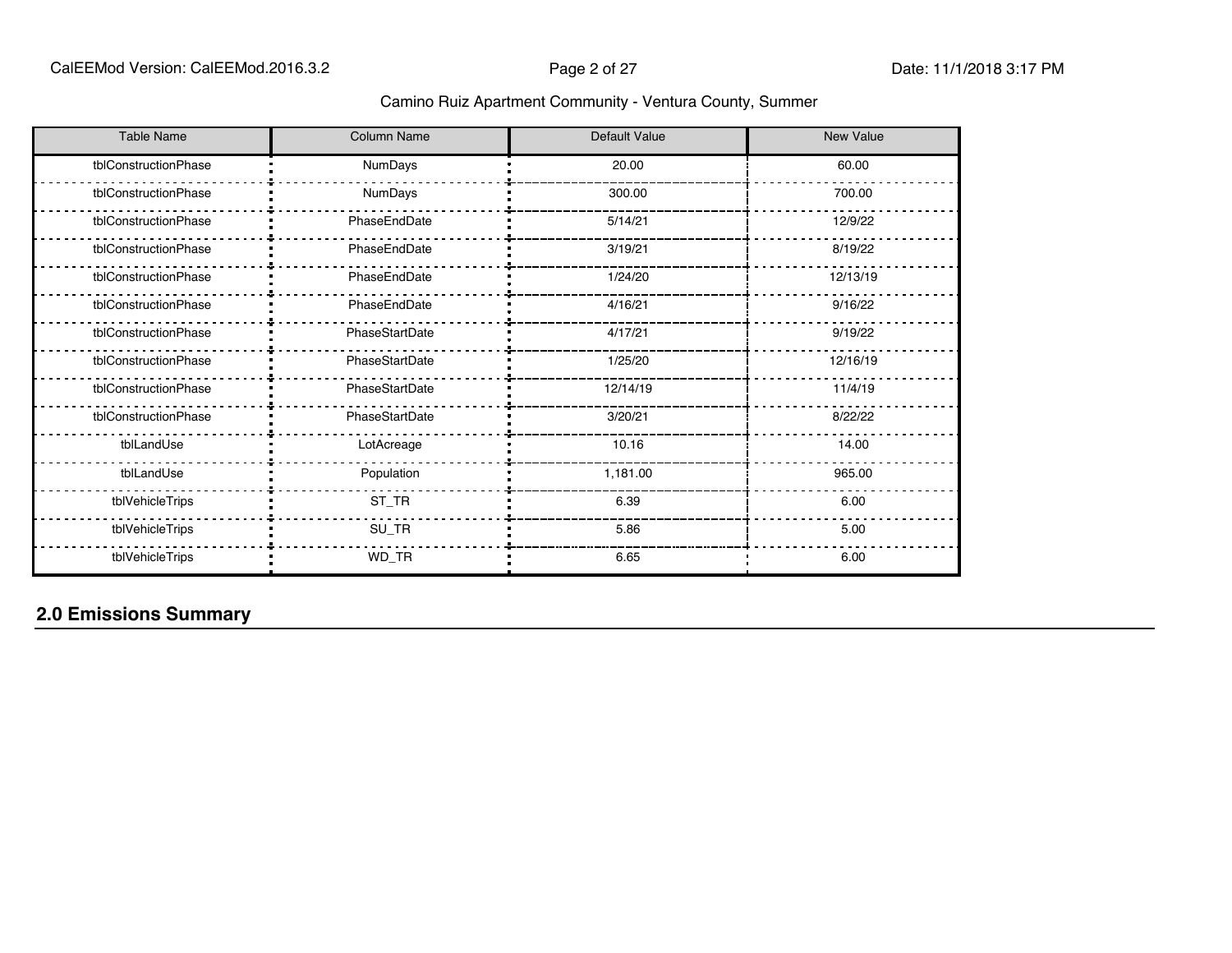#### **2.1 Overall Construction (Maximum Daily Emission)**

**Unmitigated Construction**

|                        | <b>ROG</b> | <b>NO<sub>x</sub></b> | <sub>CO</sub>   | SO <sub>2</sub> | Fugitive<br><b>PM10</b> | Exhaust<br><b>PM10</b> | <b>PM10</b><br>Total    | Fugitive<br>PM2.5 | Exhaust<br>PM2.5 | PM2.5 Total Bio- CO2 NBio- CO2 Total CO2 |        |                                   | CH <sub>4</sub> | <b>N2O</b> | CO <sub>2e</sub>  |
|------------------------|------------|-----------------------|-----------------|-----------------|-------------------------|------------------------|-------------------------|-------------------|------------------|------------------------------------------|--------|-----------------------------------|-----------------|------------|-------------------|
| Year                   |            |                       |                 |                 |                         | lb/day                 |                         |                   |                  |                                          |        | lb/day                            |                 |            |                   |
| 2019<br>$\blacksquare$ | 4.8175     | 54.5694               | 33.9832         | 0.0637          | 8.8376                  | 2.3838                 | $\cdot$ 11.2215 $\cdot$ | 3.6401            | 2.1931           | 5.8332                                   | 0.0000 | $6,303.959$ $6,303.959$           | 1.9474          | 0.0000     | .6,352.643        |
| 2020                   | 3.2729     | 24.1896 '             | 25.6535         | 0.0597          | 2.5608                  | 1.1595                 | 3.7203                  | 0.6855            | 1.0904           | 1.7759                                   | 0.0000 | $-5,897.204 - 5,897.204$          | 0.7719          | 0.0000     | $\cdot$ 5,916.502 |
| 2021                   | 2.9682     |                       | 21.9366 24.6885 | 0.0589          | 2.5609                  | 0.9855                 | 3.5463                  | 0.6855            | 0.9264           | 1.6119                                   | 0.0000 | $-5.823.834 - 5.823.834 - 0.7562$ |                 | 0.0000     | $\cdot$ 5,842.740 |
| 2022                   | 65.7992 •  |                       | 19.8332 23.8973 | 0.0580          | 2.5609                  | 0.8340                 | 3.3949                  | 0.6855            | 0.7845           | 1.4700                                   | 0.0000 | $-5.735.723 - 5.735.723 - 0.7439$ |                 | 0.0000     | $\cdot$ 5,754.319 |
| <b>Maximum</b>         | 65.7992    | 54.5694               | 33.9832         | 0.0637          | 8.8376                  | 2.3838                 | 11.2215                 | 3.6401            | 2.1931           | 5.8332                                   | 0.0000 | 6,303.959   6,303.959             | 1.9474          | 0.0000     | 6,352.643         |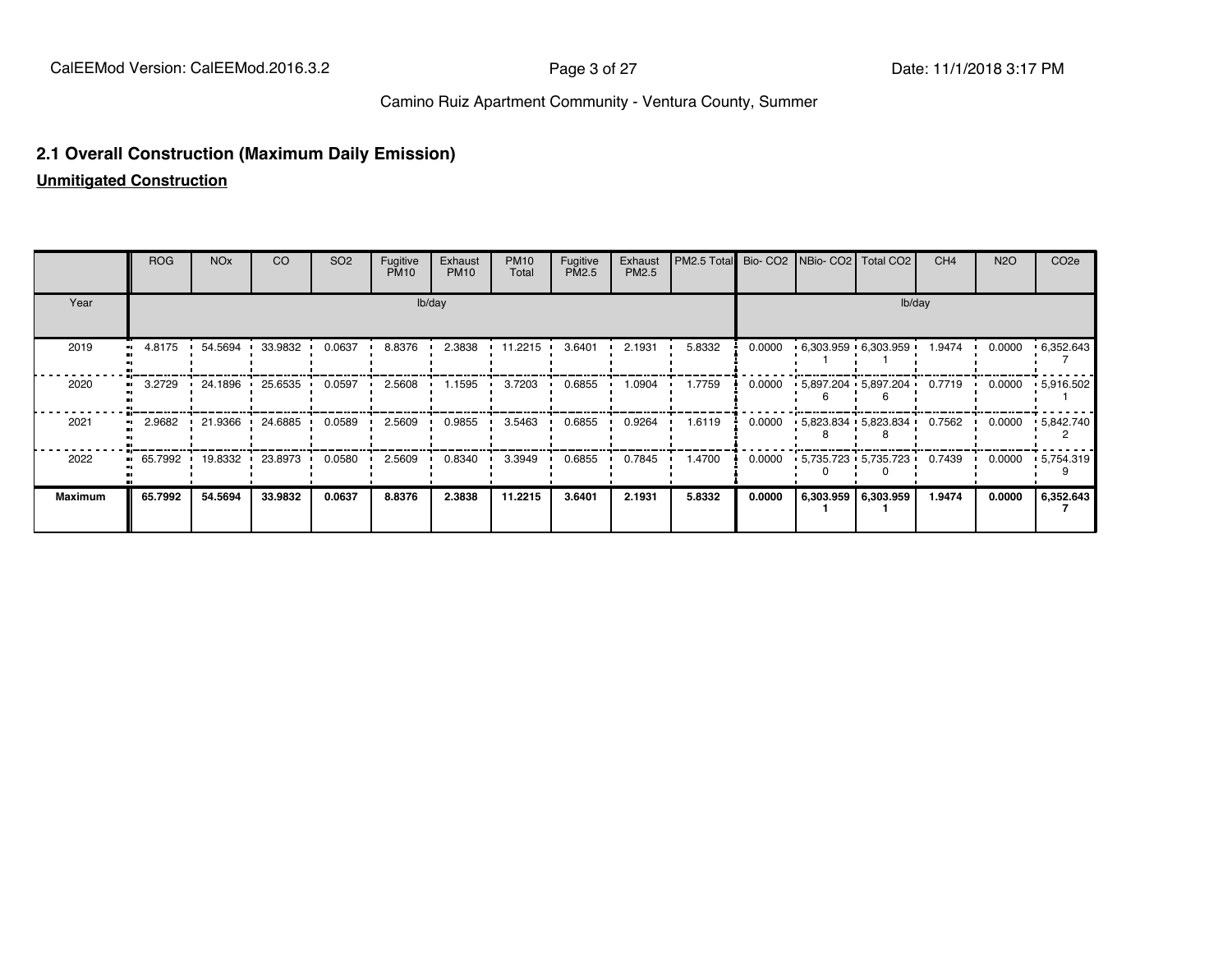#### **2.1 Overall Construction (Maximum Daily Emission)**

**Mitigated Construction**

**Percent Reduction**

|                | <b>ROG</b>        | <b>NO<sub>x</sub></b> | <sub>CO</sub> | SO <sub>2</sub> | Fugitive<br><b>PM10</b>        | Exhaust<br><b>PM10</b>        | <b>PM10</b><br>Total | Fugitive<br>PM2.5               | Exhaust<br>PM2.5               | PM2.5 Total           |        | Bio- CO2 NBio- CO2              | Total CO <sub>2</sub>        | CH <sub>4</sub>         | <b>N2O</b> | CO <sub>2e</sub>           |
|----------------|-------------------|-----------------------|---------------|-----------------|--------------------------------|-------------------------------|----------------------|---------------------------------|--------------------------------|-----------------------|--------|---------------------------------|------------------------------|-------------------------|------------|----------------------------|
| Year           |                   |                       |               |                 |                                | lb/day                        |                      |                                 |                                |                       |        |                                 |                              | lb/day                  |            |                            |
| 2019           | 4.8175            | 54.5694               | 33.9832       | 0.0637          | 8.8376                         | 2.3838                        | 11.2215              | 3.6401                          | 2.1931                         | 5.8332                | 0.0000 |                                 | $.6,303.959 \cdot 6,303.959$ | 1.9474                  | 0.0000     | $\cdot 6,352.643$          |
| 2020           | 3.2729            | 124.1896              | 25.6535       | 0.0597          | 2.5608                         | 1.1595                        | 3.7203               | 0.6855                          | 1.0904                         | 1.7759                | 0.0000 |                                 | $-5.897.204 - 5.897.204$     | $0.7719$ $\blacksquare$ | 0.0000     | .5,916.502                 |
| 2021           |                   | 2.9682 1 21.9366 1    | 24.6885       | 0.0589          | 2.5609                         | 0.9855                        | 3.5463               | 0.6855                          | 0.9264                         | 1.6119                | 0.0000 |                                 | $-5.823.834 - 5.823.834$     | 0.7562 ·                |            | $0.0000$ $\cdot$ 5.842.740 |
| 2022           | $65.7992$ $\cdot$ | 19.8332               | 23.8973       | 0.0580          | 2.5609                         | 0.8340                        | 3.3949               | 0.6855                          | 0.7845                         | 1.4700                | 0.0000 |                                 | $-5,735.723 - 5,735.723$     | 0.7439                  | 0.0000     | .5,754.319                 |
| <b>Maximum</b> | 65.7992           | 54.5694               | 33.9832       | 0.0637          | 8.8376                         | 2.3838                        | 11.2215              | 3.6401                          | 2.1931                         | 5.8332                | 0.0000 |                                 | 6,303.959 6,303.959          | 1.9474                  | 0.0000     | 6,352.643                  |
|                | <b>ROG</b>        | <b>NO<sub>x</sub></b> | co            | <b>SO2</b>      | <b>Fugitive</b><br><b>PM10</b> | <b>Exhaust</b><br><b>PM10</b> | <b>PM10</b><br>Total | <b>Fugitive</b><br><b>PM2.5</b> | <b>Exhaust</b><br><b>PM2.5</b> | <b>PM2.5</b><br>Total |        | Bio- CO2   NBio-CO2   Total CO2 |                              | CH <sub>4</sub>         | <b>N20</b> | CO <sub>2e</sub>           |

**0.00 0.00 0.00 0.00 0.00 0.00 0.00 0.00 0.00 0.00 0.00 0.00 0.00 0.00 0.00 0.00**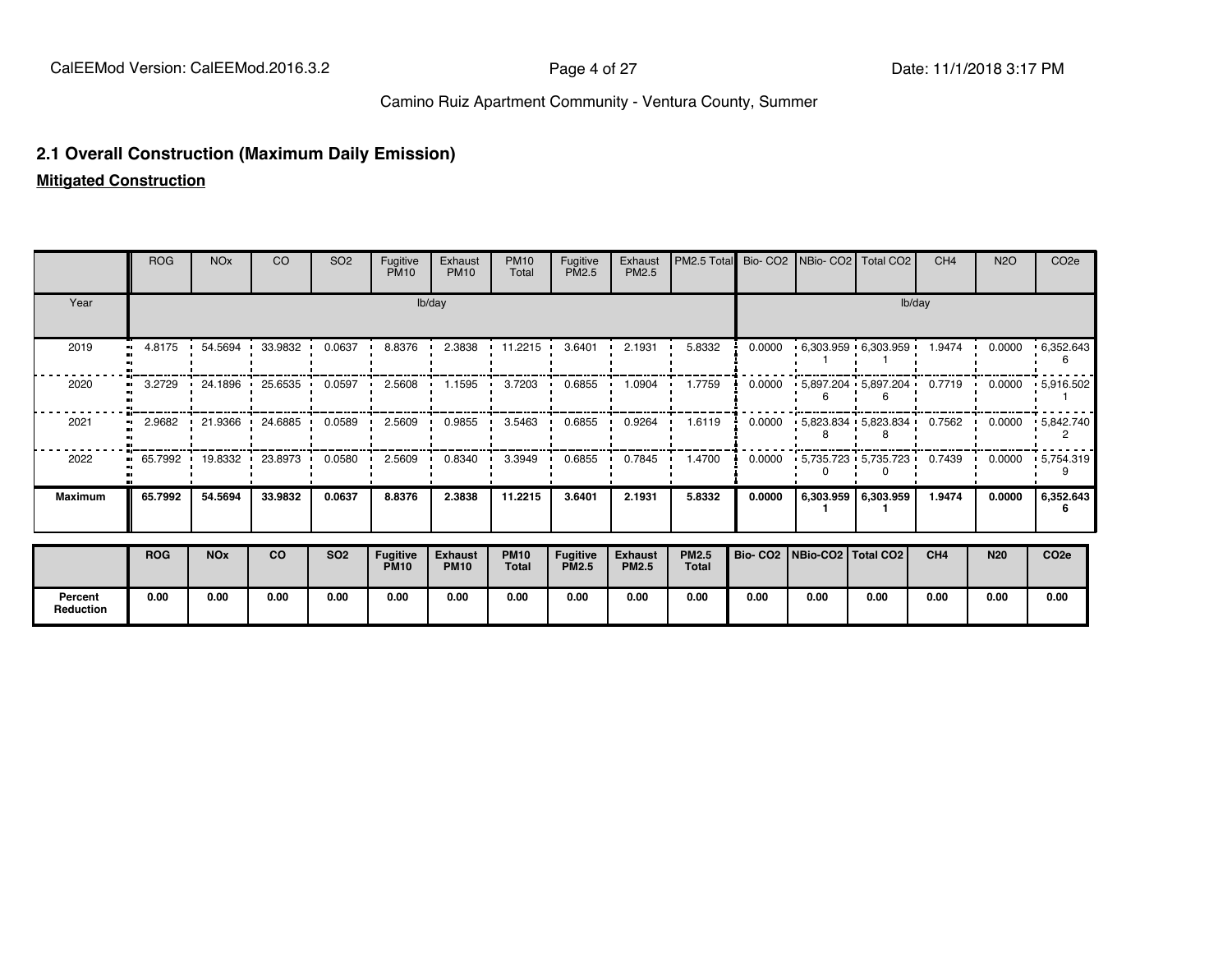#### **2.2 Overall Operational**

#### **Unmitigated Operational**

|          | <b>ROG</b>                 | <b>NO<sub>x</sub></b> | <b>CO</b> | SO <sub>2</sub>   | Fugitive<br><b>PM10</b> | Exhaust<br><b>PM10</b> | <b>PM10</b><br>Total | Fugitive<br>PM2.5 | Exhaust<br>PM2.5 | PM2.5 Total Bio- CO2 NBio- CO2 Total CO2 |        |                                   |                 | CH <sub>4</sub> | <b>N2O</b> | CO <sub>2e</sub>        |
|----------|----------------------------|-----------------------|-----------|-------------------|-------------------------|------------------------|----------------------|-------------------|------------------|------------------------------------------|--------|-----------------------------------|-----------------|-----------------|------------|-------------------------|
| Category |                            |                       |           |                   | lb/day                  |                        |                      |                   |                  |                                          |        |                                   | lb/day          |                 |            |                         |
| Area     | 10.2953<br>                | 0.3672                | 31.8526   | 1.6800e-<br>003   |                         | 0.1763                 | 0.1763               |                   | 0.1763           | 0.1763                                   | 0.0000 | 57.3412 .                         | 57.3412         | 0.0551          | 0.0000     | 58.7197                 |
| Energy   | 0.1303                     | 1.1137                | 0.4739    | 7.1100e- ·<br>003 |                         | 0.0900                 | 0.0900               |                   | 0.0900           | 0.0900                                   |        | $1,421.756$ $1,421.756$           |                 | 0.0273          | 0.0261     | $\cdot$ 1,430.205       |
| Mobile   | 3.0603<br>$\bullet\bullet$ | 10.4389 ·             | 37.4017   | 0.1408            | 13.5453                 | 0.1025                 | 13.6478              | 3.6173            | 0.0952           | 3.7125                                   |        | $14.274.70 \cdot 14.274.70$<br>15 | 15              | 0.5320          |            | $\cdot$ 14,288.00<br>16 |
| Total    | 13.4859                    | 11.9197               | 69.7282   | 0.1496            | 13.5453                 | 0.3688                 | 13.9141              | 3.6173            | 0.3615           | 3.9788                                   | 0.0000 | 15,753.79<br>92                   | 15,753.79<br>92 | 0.6144          | 0.0261     | 15,776.92<br>65         |

#### **Mitigated Operational**

|              | <b>ROG</b> | <b>NO<sub>x</sub></b> | <b>CO</b>       | SO <sub>2</sub> | Fugitive<br><b>PM10</b> | Exhaust<br><b>PM10</b> | <b>PM10</b><br>Total | Fugitive<br>PM2.5 | Exhaust<br>PM2.5 | <b>PM2.5 Total</b> Bio- CO2 NBio- CO2 Total CO2 |        |                                                          |                 | CH <sub>4</sub> | <b>N2O</b> | CO <sub>2</sub> e       |
|--------------|------------|-----------------------|-----------------|-----------------|-------------------------|------------------------|----------------------|-------------------|------------------|-------------------------------------------------|--------|----------------------------------------------------------|-----------------|-----------------|------------|-------------------------|
| Category     |            |                       |                 |                 |                         | lb/day                 |                      |                   |                  |                                                 |        |                                                          |                 | lb/day          |            |                         |
| Area         | 10.2953 ·  | 0.3672                | 31.8526         | --6800e<br>003  |                         | 0.1763                 | 0.1763               |                   | 0.1763           | 0.1763                                          | 0.0000 | 57.3412 .                                                | 57.3412         | 0.0551          | 0.0000     | 58.7197                 |
| Energy       | 0.1202     | 1.0273                | 0.4371          | 6.5600e-<br>003 |                         | 0.0831                 | 0.0831               |                   | 0.0831           | 0.0831                                          |        | $1,311.434$ $1,311.434$ 0.0251                           |                 |                 | 0.0240     | $\cdot$ 1,319.227       |
| Mobile       | 3.0603     | 10.4389               | $\cdot$ 37.4017 | 0.1408          | 13.5453                 | 0.1025                 | 13.6478              | 3.6173            | 0.0952           | 3.7125                                          |        | $\cdot$ 14,274.70 $\cdot$ 14,274.70 $\cdot$ 0.5320<br>15 | 15              |                 |            | $\cdot$ 14,288.00<br>16 |
| <b>Total</b> | 13.4758    | 11.8333               | 69.6915         | 0.1491          | 13.5453                 | 0.3618                 | 13.9071              | 3.6173            | 0.3545           | 3.9718                                          | 0.0000 | 15,643.47<br>74                                          | 15,643.47<br>74 | 0.6123          | 0.0240     | 15,665.94<br>91         |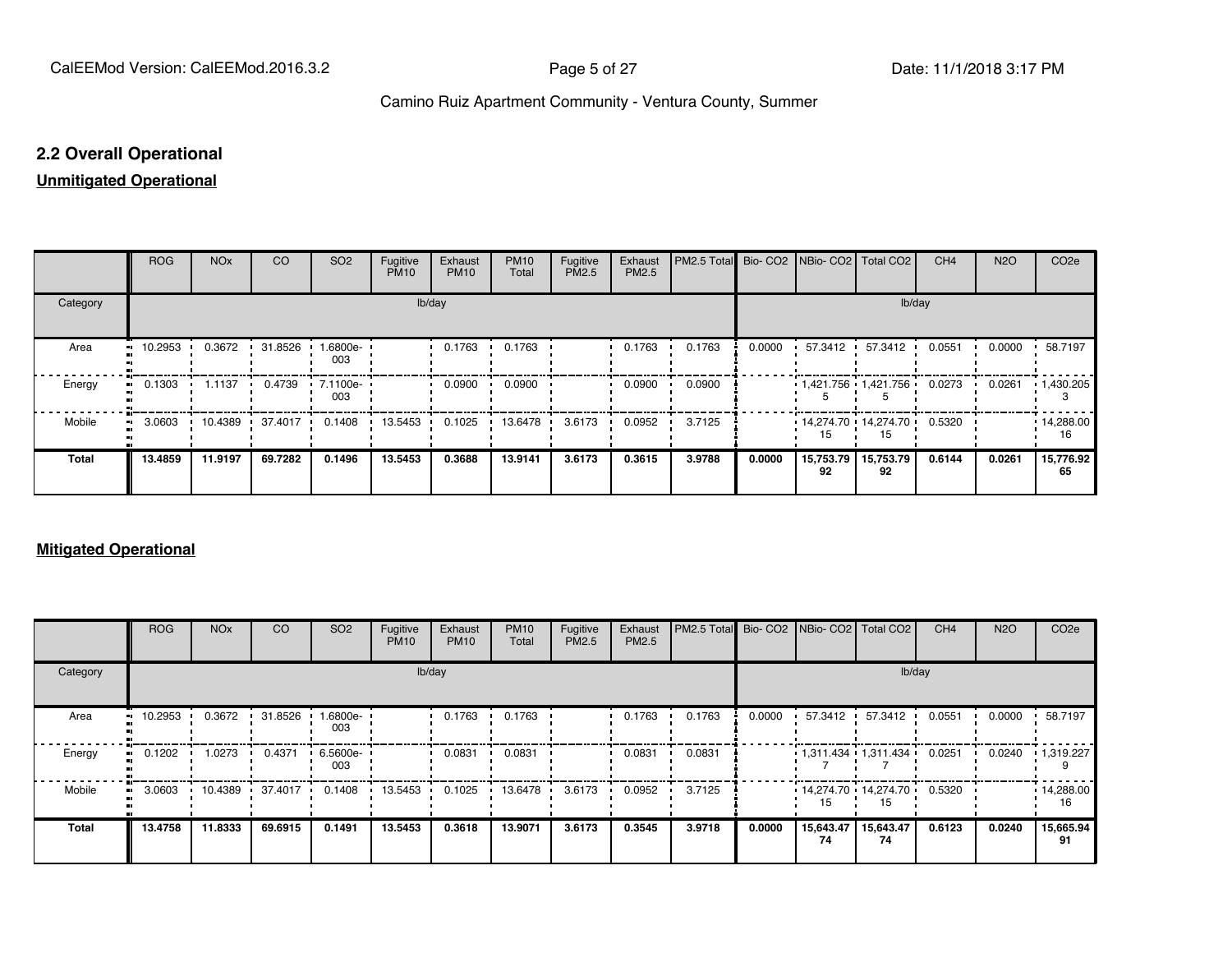|                      | <b>ROG</b> | <b>NO<sub>x</sub></b> | <b>CO</b> | <b>SO2</b> | <b>Fugitive</b><br><b>PM10</b> | <b>Exhaust</b><br><b>PM10</b> | <b>PM10</b><br><b>Total</b> | <b>Fugitive</b><br><b>PM2.5</b> | <b>Exhaust</b><br><b>PM2.5</b> | <b>PM2.5</b><br><b>Total</b> | Bio-CO2   NBio-CO2   Total CO2 |      |      | CH <sub>4</sub> | <b>N20</b> | CO <sub>2e</sub> |
|----------------------|------------|-----------------------|-----------|------------|--------------------------------|-------------------------------|-----------------------------|---------------------------------|--------------------------------|------------------------------|--------------------------------|------|------|-----------------|------------|------------------|
| Percent<br>Reduction | 0.08       | 0.73                  | 0.05      | 0.37       | 0.00                           | 1.89                          | 0.05                        | 0.00                            | 1.93                           | 0.18                         | 0.00                           | 0.70 | 0.70 | 0.34            | 7.79       | 0.70             |

#### **3.0 Construction Detail**

#### **Construction Phase**

| Phase<br><b>Number</b> | <b>Phase Name</b>            | Phase Type                   | <b>Start Date</b> | <b>End Date</b> | Week | Num Days Num Days | <b>Phase Description</b> |
|------------------------|------------------------------|------------------------------|-------------------|-----------------|------|-------------------|--------------------------|
|                        | •Grading                     | •Grading                     | 11/4/2019         | !12/13/2019     |      | 30                |                          |
|                        | <b>Building Construction</b> | <b>Building Construction</b> | 12/16/2019        | !8/19/2022      |      | 700               |                          |
|                        | • Paving                     | • Paving                     | 18/22/2022        | !9/16/2022      |      | 20                |                          |
|                        | • Architectural Coating      | • Architectural Coating      | ·9/19/2022        | '12/9/2022      |      | 60                |                          |

**Acres of Grading (Site Preparation Phase): 0**

**Acres of Grading (Grading Phase): 75**

**Acres of Paving: 0**

**Residential Indoor: 781,650; Residential Outdoor: 260,550; Non-Residential Indoor: 0; Non-Residential Outdoor: 0; Striped Parking Area: 0 (Architectural Coating – sqft)**

#### **OffRoad Equipment**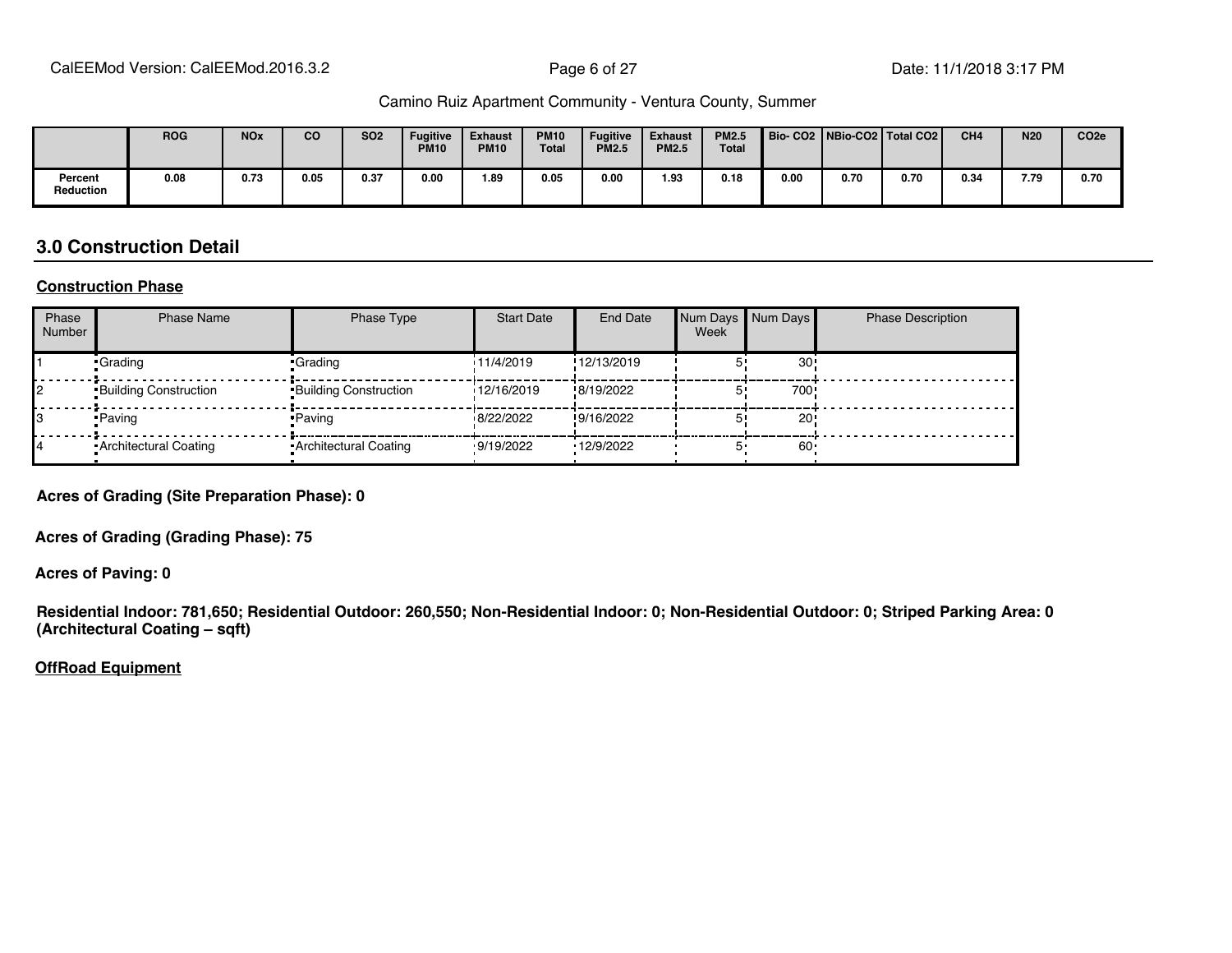| <b>Phase Name</b>            | Offroad Equipment Type    | Amount | Usage Hours       | <b>Horse Power</b> | Load Factor |
|------------------------------|---------------------------|--------|-------------------|--------------------|-------------|
| <b>Architectural Coating</b> | Air Compressors           |        | 6.00:             | 78!                | 0.48        |
| Grading                      | Excavators                |        | 8.00 <sub>1</sub> | 158!               | 0.38        |
| <b>Building Construction</b> | Cranes <sup>-</sup>       |        | 7.00:             | 231                | 0.29        |
| <b>Building Construction</b> | -Forklifts                | 3      | $8.00 -$          | 89:                | 0.20        |
| <b>Building Construction</b> | <b>Generator Sets</b>     |        | $8.00 -$          | 84 <sub>1</sub>    | 0.74        |
| Paving                       | Pavers                    |        | $8.00 -$          | 130!               | 0.42        |
| Paving                       | Rollers <sup>-</sup>      |        | 8.00 <sub>1</sub> | 80:                | 0.38        |
| Grading                      | Rubber Tired Dozers       |        | 8.00 <sub>1</sub> | 247!               | 0.40        |
| <b>Building Construction</b> | Tractors/Loaders/Backhoes |        | 7.00 <sub>1</sub> | 97'                | 0.37        |
| Grading                      | <b>Craders</b>            |        | $8.00 -$          | 187!               | 0.41        |
| Grading                      | Tractors/Loaders/Backhoes |        | 8.00 <sub>1</sub> | 97!                | 0.37        |
| Paving                       | Paving Equipment          |        | $8.00 -$          | 132!               | 0.36        |
| Grading                      | Scrapers                  | っ      | $8.00 -$          | 367!               | 0.48        |
| <b>Building Construction</b> | · Welders                 |        | $8.00 -$          | 46'                | 0.45        |

#### **Trips and VMT**

| <b>Phase Name</b>              | <b>Offroad Equipment</b><br>Count | <b>Worker Trip</b><br><b>Number</b> | Vendor Trip<br><b>Number</b> | <b>Hauling Trip</b><br><b>Number</b> | <b>Worker Trip</b><br>Length | <b>Vendor Trip</b><br>Length | <b>Hauling Trip</b><br>Length | <b>Worker Vehicle</b><br>Class | Vendor         | Hauling<br>Vehicle Class Vehicle Class |
|--------------------------------|-----------------------------------|-------------------------------------|------------------------------|--------------------------------------|------------------------------|------------------------------|-------------------------------|--------------------------------|----------------|----------------------------------------|
| Grading                        | 81                                | $20.00 \cdot$                       | 0.00!                        | $0.00 \cdot$                         | 10.80i                       | 7.30!                        |                               | 20.00 LD Mix                   | <b>HDT Mix</b> | ! ННDТ                                 |
| <b>Building Construction •</b> | 91                                | 278.00                              | 41.00                        | $0.00 \cdot$                         | 10.80i                       | 7.30!                        |                               | 20.00 LD Mix                   | <b>HDT Mix</b> | ! ННDТ                                 |
| Paving                         |                                   | $15.00 \cdot$                       | 0.00!                        | $0.00 \cdot$                         | 10.80i                       | 7.30!                        |                               | 20.00 LD Mix                   | <b>HDT Mix</b> | ! ННDТ                                 |
| Architectural Coating •        |                                   | $56.00 \cdot$                       | $0.00 -$                     | $0.00 \cdot$                         | $10.80 -$                    | $7.30 -$                     |                               | 20.00 LD Mix                   | <b>HDT Mix</b> | <b>HHDT</b>                            |

#### **3.1 Mitigation Measures Construction**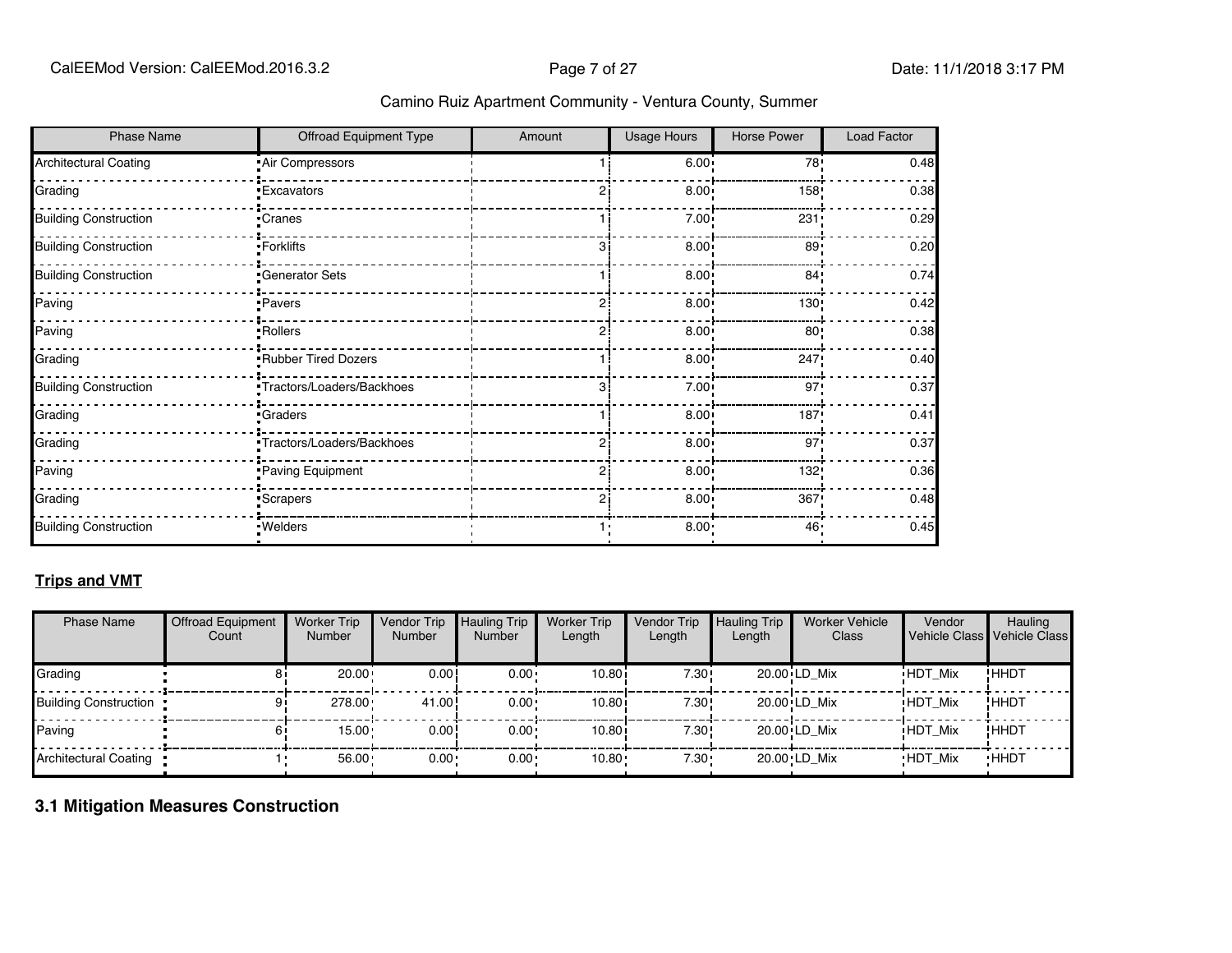#### **3.2 Grading - 2019**

**Unmitigated Construction On-Site**

|                      | <b>ROG</b>                 | <b>NO<sub>x</sub></b> | CO      | SO <sub>2</sub> | Fugitive<br><b>PM10</b> | Exhaust<br><b>PM10</b> | <b>PM10</b><br>Total | Fugitive<br>PM2.5 | Exhaust<br>PM2.5 | PM2.5<br>Total | Bio- CO2   NBio- CO2   Total CO2 |                     | CH <sub>4</sub> | <b>N2O</b> | CO <sub>2e</sub> |
|----------------------|----------------------------|-----------------------|---------|-----------------|-------------------------|------------------------|----------------------|-------------------|------------------|----------------|----------------------------------|---------------------|-----------------|------------|------------------|
| Category             |                            |                       |         |                 |                         | lb/day                 |                      |                   |                  |                |                                  | lb/day              |                 |            |                  |
| <b>Fugitive Dust</b> |                            |                       |         |                 | 8.6733                  | 0.0000                 | 8.6733               | 3.5965            | 0.0000           | 3.5965         |                                  | 0.0000              |                 |            | 0.0000           |
| Off-Road             | 4.7389<br>$\bullet\bullet$ | 54.5202               | 33.3768 | 0.0620          |                         | 2.3827                 | 2.3827               |                   | 2.1920           | 2.1920         | $6,140.019$ 6,140.019            |                     | 1.9426          |            | .6,188.585       |
| Total                | 4.7389                     | 54.5202               | 33.3768 | 0.0620          | 8.6733                  | 2.3827                 | 11.0560              | 3.5965            | 2.1920           | 5.7885         |                                  | 6,140.019 6,140.019 | 1.9426          |            | 6,188.585        |

|                     | <b>ROG</b>               | <b>NO<sub>x</sub></b> | CO     | SO <sub>2</sub> | Fugitive<br><b>PM10</b> | Exhaust<br><b>PM10</b> | <b>PM10</b><br>Total | Fugitive<br><b>PM2.5</b> | Exhaust<br>PM2.5 | PM2.5 Total Bio- CO2 NBio- CO2 Total CO2 |          |                     | CH <sub>4</sub> | <b>N2O</b> | CO <sub>2e</sub> |
|---------------------|--------------------------|-----------------------|--------|-----------------|-------------------------|------------------------|----------------------|--------------------------|------------------|------------------------------------------|----------|---------------------|-----------------|------------|------------------|
| Category            |                          |                       |        |                 |                         | lb/day                 |                      |                          |                  |                                          |          | lb/day              |                 |            |                  |
| Hauling             | 0.0000<br>$\blacksquare$ | 0.0000                | 0.0000 | 0.0000          | 0.0000                  | 0.0000                 | 0.0000               | 0.0000                   | 0.0000           | 0.0000                                   | 0.0000   | 0.0000              | 0.0000          |            | 0.0000           |
| Vendor<br>$\bullet$ | 0.0000                   | 0.0000                | 0.0000 | 0.0000          | 0.0000                  | 0.0000                 | 0.0000               | 0.0000                   | 0.0000           | 0.0000                                   | 0.0000   | 0.0000              | 0.0000          |            | 0.0000           |
| Worker<br>$\bullet$ | 0.0786                   | 0.0492                | 0.6064 | -6500e-<br>003  | 0.1643                  | .1800e-<br>003         | 0.1655               | 0.0436                   | -.0900e<br>003   | 0.0447                                   |          | 163.9396 163.9396 1 | 4.7500e-<br>003 |            | 164.0582         |
| <b>Total</b>        | 0.0786                   | 0.0492                | 0.6064 | 1.6500e-<br>003 | 0.1643                  | 1.1800e-<br>003        | 0.1655               | 0.0436                   | -.0900e<br>003   | 0.0447                                   | 163.9396 | 163.9396            | 4.7500e-<br>003 |            | 164.0582         |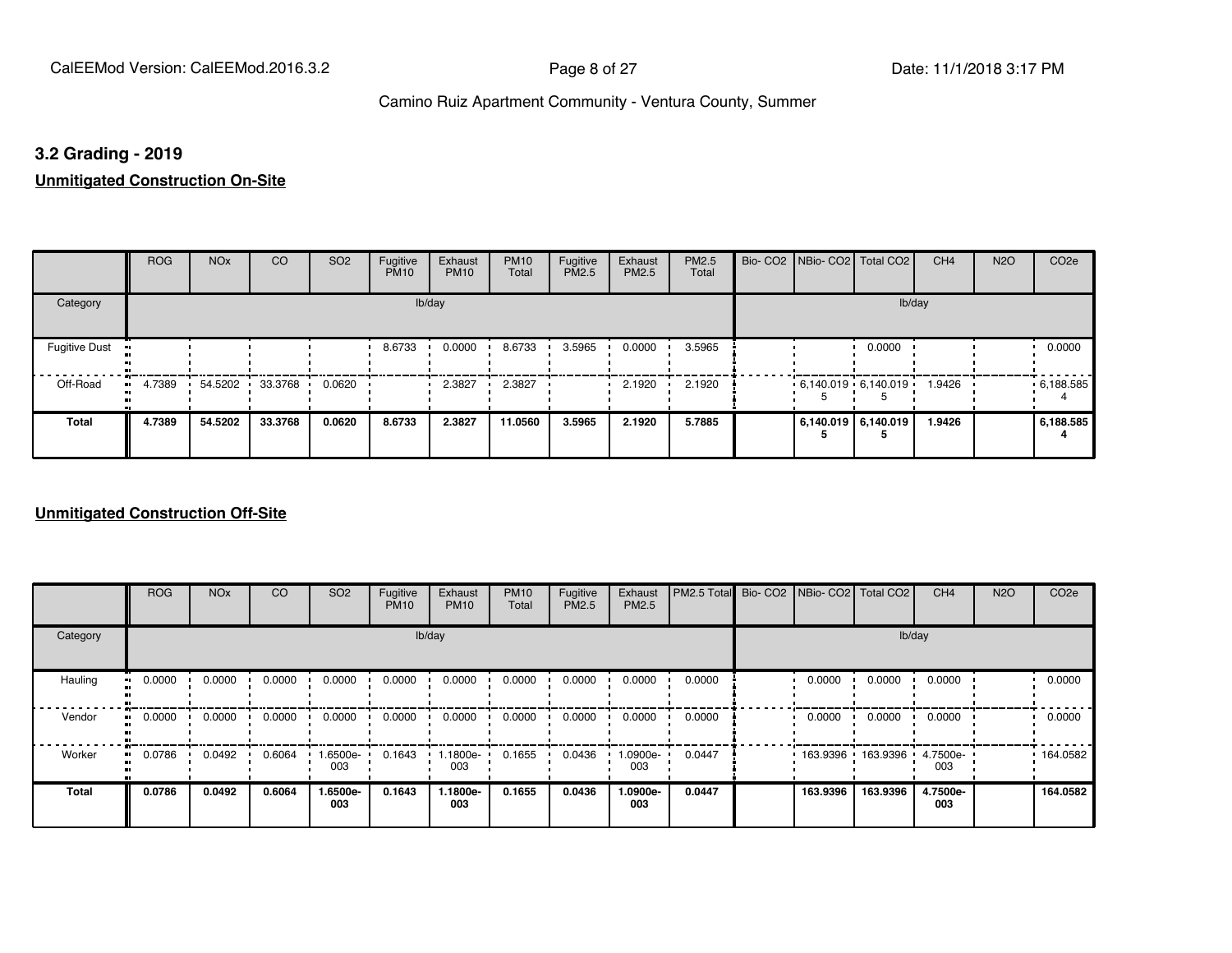#### **3.2 Grading - 2019**

**Mitigated Construction On-Site**

|                      | <b>ROG</b>          | <b>NO<sub>x</sub></b> | CO      | SO <sub>2</sub> | Fugitive<br><b>PM10</b> | Exhaust<br><b>PM10</b> | <b>PM10</b><br>Total | Fugitive<br><b>PM2.5</b> | Exhaust<br>PM2.5 | PM2.5 Total Bio- CO2 NBio- CO2 Total CO2 |        |                             |                     | CH <sub>4</sub> | <b>N2O</b> | CO <sub>2e</sub> |
|----------------------|---------------------|-----------------------|---------|-----------------|-------------------------|------------------------|----------------------|--------------------------|------------------|------------------------------------------|--------|-----------------------------|---------------------|-----------------|------------|------------------|
| Category             |                     |                       |         |                 |                         | lb/day                 |                      |                          |                  |                                          |        |                             | lb/day              |                 |            |                  |
| <b>Fugitive Dust</b> |                     |                       |         |                 | 8.6733                  | 0.0000                 | 8.6733               | 3.5965                   | 0.0000           | 3.5965                                   |        |                             | 0.0000              |                 |            | 0.0000           |
| Off-Road             | 4.7389<br>$\bullet$ | 54.5202               | 33.3768 | 0.0620          |                         | 2.3827                 | 2.3827               |                          | 2.1920           | 2.1920                                   | 0.0000 | $6,140.019 \cdot 6,140.019$ |                     | 1.9426          |            | .6,188.585       |
| <b>Total</b>         | 4.7389              | 54.5202               | 33.3768 | 0.0620          | 8.6733                  | 2.3827                 | 11.0560              | 3.5965                   | 2.1920           | 5.7885                                   | 0.0000 |                             | 6,140.019 6,140.019 | 1.9426          |            | 6,188.585        |

|              | <b>ROG</b>               | <b>NO<sub>x</sub></b> | CO     | SO <sub>2</sub> | Fugitive<br><b>PM10</b> | Exhaust<br><b>PM10</b> | <b>PM10</b><br>Total | Fugitive<br><b>PM2.5</b> | Exhaust<br>PM2.5 | PM2.5 Total Bio- CO2 NBio- CO2 Total CO2 |          |                     | CH <sub>4</sub> | <b>N2O</b> | CO <sub>2e</sub> |
|--------------|--------------------------|-----------------------|--------|-----------------|-------------------------|------------------------|----------------------|--------------------------|------------------|------------------------------------------|----------|---------------------|-----------------|------------|------------------|
| Category     |                          |                       |        |                 |                         | lb/day                 |                      |                          |                  |                                          |          |                     | lb/day          |            |                  |
| Hauling      | 0.0000<br>$\blacksquare$ | 0.0000                | 0.0000 | 0.0000          | 0.0000                  | 0.0000                 | 0.0000               | 0.0000                   | 0.0000           | 0.0000                                   | 0.0000   | 0.0000              | 0.0000          |            | 0.0000           |
| Vendor       | 0.0000<br>$\bullet$      | 0.0000                | 0.0000 | 0.0000          | 0.0000                  | 0.0000                 | 0.0000               | 0.0000                   | 0.0000           | 0.0000                                   | 0.0000   | 0.0000              | 0.0000          |            | 0.0000           |
| Worker       | 0.0786<br>$\bullet$      | 0.0492                | 0.6064 | -6500e.<br>003  | 0.1643                  | .1800e-<br>003         | 0.1655               | 0.0436                   | -.0900e<br>003   | 0.0447                                   |          | 163.9396 163.9396 1 | 4.7500e-<br>003 |            | .164.0582        |
| <b>Total</b> | 0.0786                   | 0.0492                | 0.6064 | 1.6500e-<br>003 | 0.1643                  | 1.1800e-<br>003        | 0.1655               | 0.0436                   | -.0900e<br>003   | 0.0447                                   | 163.9396 | 163.9396            | 4.7500e-<br>003 |            | 164.0582         |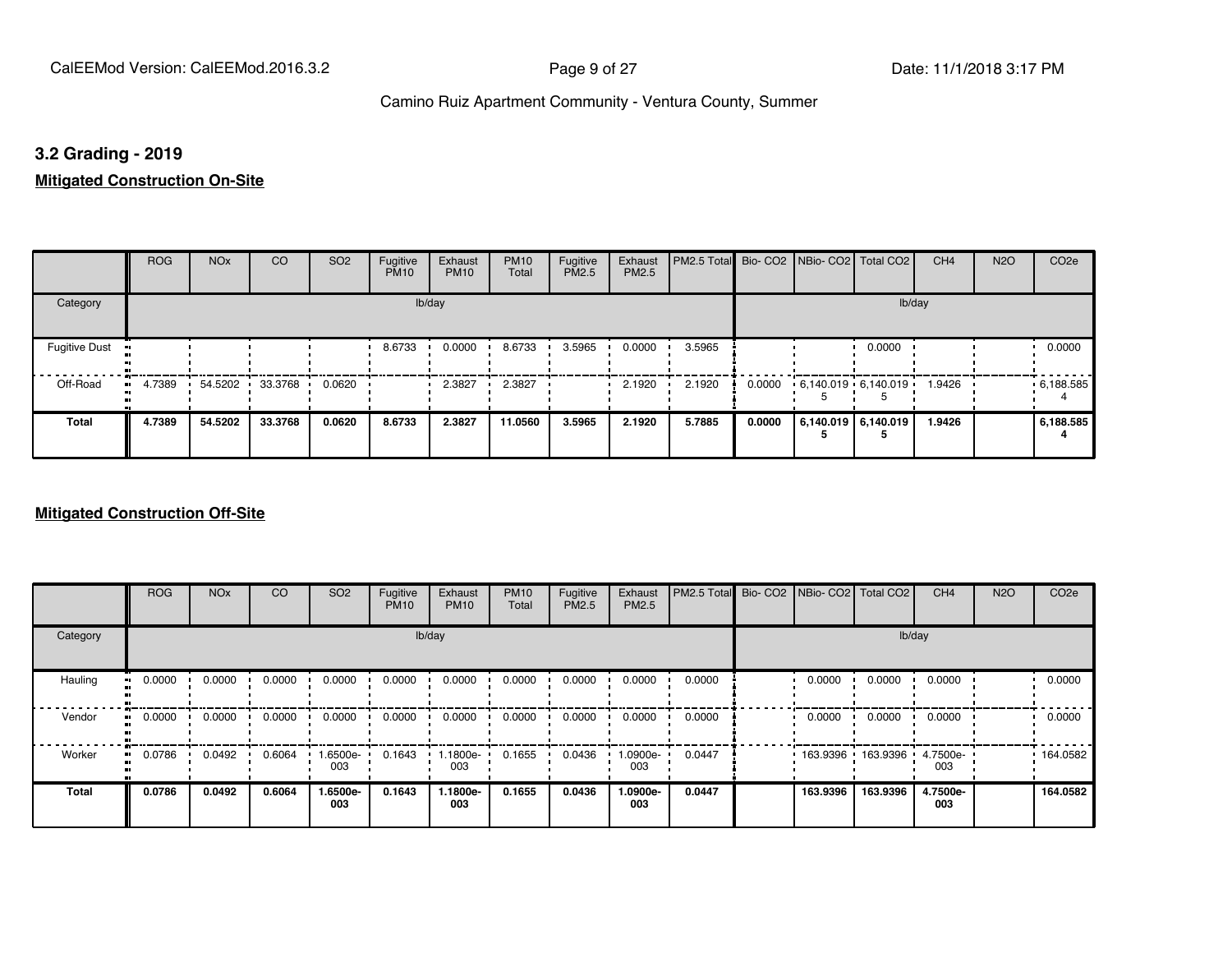## **3.3 Building Construction - 2019**

#### **Unmitigated Construction On-Site**

|              | <b>ROG</b>           | <b>NO<sub>x</sub></b> | <b>CO</b> | SO <sub>2</sub> | Fugitive<br><b>PM10</b> | Exhaust<br><b>PM10</b> | <b>PM10</b><br>Total | Fugitive<br><b>PM2.5</b> | Exhaust<br>PM2.5 | PM2.5<br>Total |  | Bio- CO2   NBio- CO2   Total CO2 | CH <sub>4</sub> | <b>N2O</b> | CO <sub>2e</sub> |
|--------------|----------------------|-----------------------|-----------|-----------------|-------------------------|------------------------|----------------------|--------------------------|------------------|----------------|--|----------------------------------|-----------------|------------|------------------|
| Category     |                      |                       |           |                 |                         | lb/day                 |                      |                          |                  |                |  | lb/day                           |                 |            |                  |
| Off-Road     | 2.3612<br><b>ALC</b> | 21.0788               | 17.1638   | 0.0269          |                         | .2899                  | .2899                |                          | 1.2127           | 1.2127         |  | $2,591.580$ $2,591.580$ $\cdot$  | 0.6313          |            | .2607.363        |
| <b>Total</b> | 2.3612               | 21.0788               | 17.1638   | 0.0269          |                         | 1.2899                 | 1.2899               |                          | 1.2127           | 1.2127         |  | 2,591.580 2,591.580<br>2         | 0.6313          |            | 2,607.363        |

|                      | <b>ROG</b> | <b>NO<sub>x</sub></b> | CO     | SO <sub>2</sub> | Fugitive<br><b>PM10</b> | Exhaust<br><b>PM10</b> | <b>PM10</b><br>Total | Fugitive<br><b>PM2.5</b> | Exhaust<br>PM2.5 | PM2.5<br>Total |           | Bio- CO2   NBio- CO2   Total CO2 | CH <sub>4</sub> | <b>N2O</b> | CO <sub>2e</sub>  |
|----------------------|------------|-----------------------|--------|-----------------|-------------------------|------------------------|----------------------|--------------------------|------------------|----------------|-----------|----------------------------------|-----------------|------------|-------------------|
| Category             |            |                       |        |                 | lb/day                  |                        |                      |                          |                  |                |           | lb/day                           |                 |            |                   |
| Hauling<br>$\bullet$ | 0.0000     | 0.0000                | 0.0000 | 0.0000          | 0.0000                  | 0.0000                 | 0.0000               | 0.0000                   | 0.0000           | 0.0000         | 0.0000    | 0.0000                           | 0.0000          |            | 0.0000            |
| Vendor<br>ш.         | 0.1670     | 4.8721                | 1.2545 | 0.0107          | 0.2771                  | 0.0394                 | 0.3165               | 0.0797                   | 0.0377           | 0.1174         |           | $1,142.077$ $1,142.077$          | 0.0960          |            | .1144.477         |
| Worker<br>œ          | 1.0930     | 0.6835                | 8.4294 | 0.0229          | 2.2837                  | 0.0165                 | 2.3002               | 0.6057                   | 0.0152           | 0.6209         |           | $2,278.760$ $2,278.760$          | 0.0660          |            | $\cdot$ 2,280.409 |
| Total                | 1.2600     | 5.5556                | 9.6839 | 0.0335          | 2.5608                  | 0.0559                 | 2.6167               | 0.6855                   | 0.0528           | 0.7383         | 3,420.837 | 3,420.837                        | 0.1620          |            | 3,424.886         |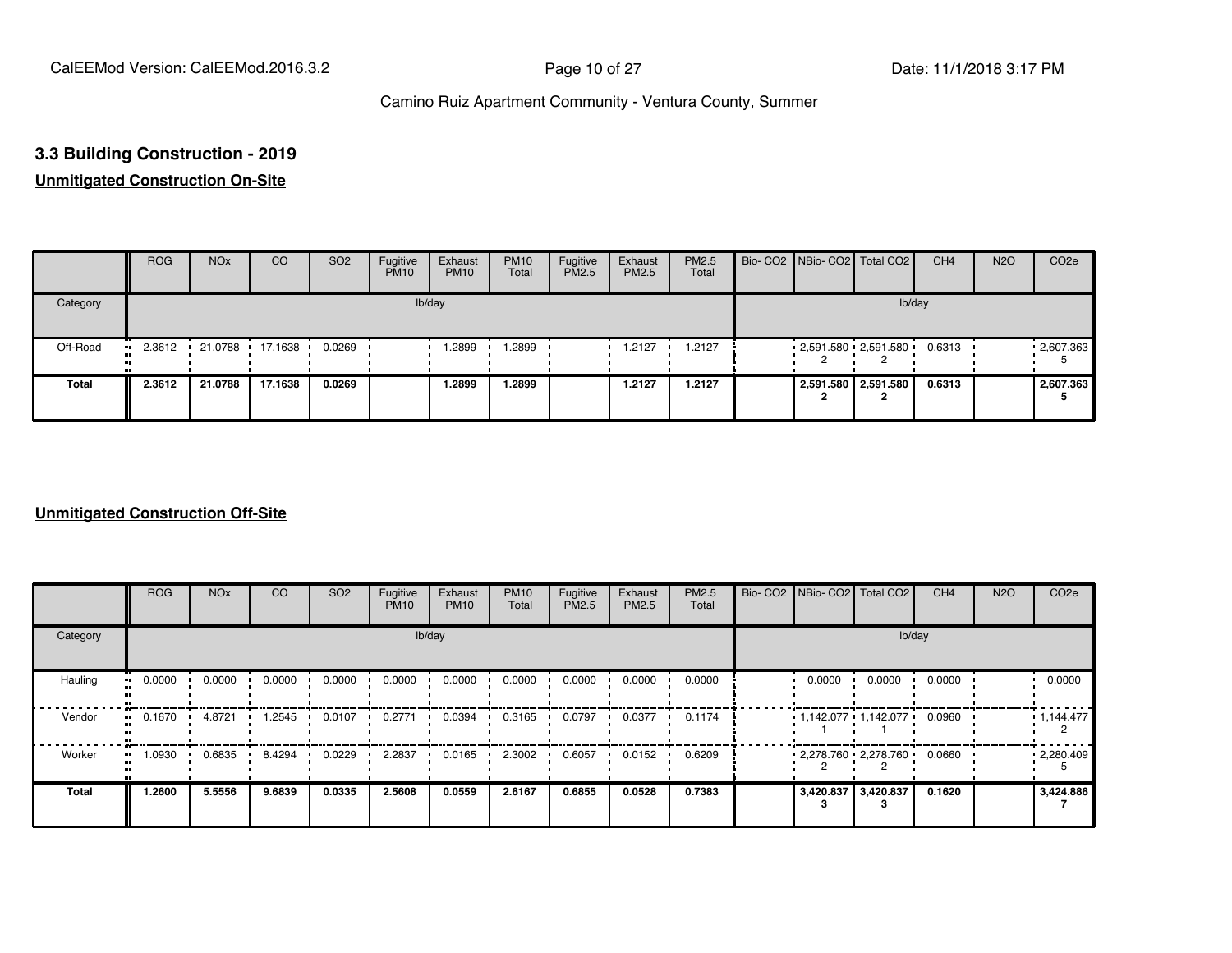### **3.3 Building Construction - 2019**

#### **Mitigated Construction On-Site**

|              | <b>ROG</b>          | <b>NO<sub>x</sub></b> | CO              | SO <sub>2</sub> | Fugitive<br><b>PM10</b> | Exhaust<br><b>PM10</b> | <b>PM10</b><br>Total | Fugitive<br>PM2.5 | Exhaust<br>PM2.5 | PM2.5 Total Bio- CO2 NBio- CO2 Total CO2 |        |                                 | CH <sub>4</sub> | <b>N2O</b> | CO <sub>2e</sub> |
|--------------|---------------------|-----------------------|-----------------|-----------------|-------------------------|------------------------|----------------------|-------------------|------------------|------------------------------------------|--------|---------------------------------|-----------------|------------|------------------|
| Category     |                     |                       |                 |                 |                         | lb/day                 |                      |                   |                  |                                          |        | lb/day                          |                 |            |                  |
| Off-Road     | 2.3612<br>$\bullet$ |                       | 21.0788 17.1638 | 0.0269          |                         | 2899. ا                | 1.2899               |                   | 1.2127           | 1.2127                                   | 0.0000 | $2,591.580$ $2,591.580$ $\cdot$ | 0.6313          |            | .2607.363        |
| <b>Total</b> | 2.3612              | 21.0788               | 17.1638         | 0.0269          |                         | 1.2899                 | 1.2899               |                   | 1.2127           | 1.2127                                   | 0.0000 | 2,591.580 2,591.580             | 0.6313          |            | 2,607.363        |

|              | <b>ROG</b> | <b>NO<sub>x</sub></b> | CO     | SO <sub>2</sub> | Fugitive<br><b>PM10</b> | Exhaust<br><b>PM10</b> | <b>PM10</b><br>Total | Fugitive<br>PM2.5 | Exhaust<br>PM2.5 | PM2.5<br>Total |           | Bio- CO2   NBio- CO2   Total CO2 | CH <sub>4</sub> | <b>N2O</b> | CO <sub>2e</sub> |
|--------------|------------|-----------------------|--------|-----------------|-------------------------|------------------------|----------------------|-------------------|------------------|----------------|-----------|----------------------------------|-----------------|------------|------------------|
| Category     |            |                       |        |                 |                         | lb/day                 |                      |                   |                  |                |           | lb/day                           |                 |            |                  |
| Hauling      | 0.0000     | 0.0000                | 0.0000 | 0.0000          | 0.0000                  | 0.0000                 | 0.0000               | 0.0000            | 0.0000           | 0.0000         | 0.0000    | 0.0000                           | 0.0000          |            | 0.0000           |
| Vendor       | 0.1670     | 4.8721                | 1.2545 | 0.0107          | 0.2771                  | 0.0394                 | 0.3165               | 0.0797            | 0.0377           | 0.1174         |           | $1,142.077$ $1,142.077$          | 0.0960          |            | 1,144.477        |
| Worker       | 1.0930     | 0.6835                | 8.4294 | 0.0229          | 2.2837                  | 0.0165                 | 2.3002               | 0.6057            | 0.0152           | 0.6209         |           | $2,278.760$ $2,278.760$          | 0.0660          |            | .2,280.409       |
| <b>Total</b> | 1.2600     | 5.5556                | 9.6839 | 0.0335          | 2.5608                  | 0.0559                 | 2.6167               | 0.6855            | 0.0528           | 0.7383         | 3,420.837 | 3,420.837<br>з                   | 0.1620          |            | 3,424.886        |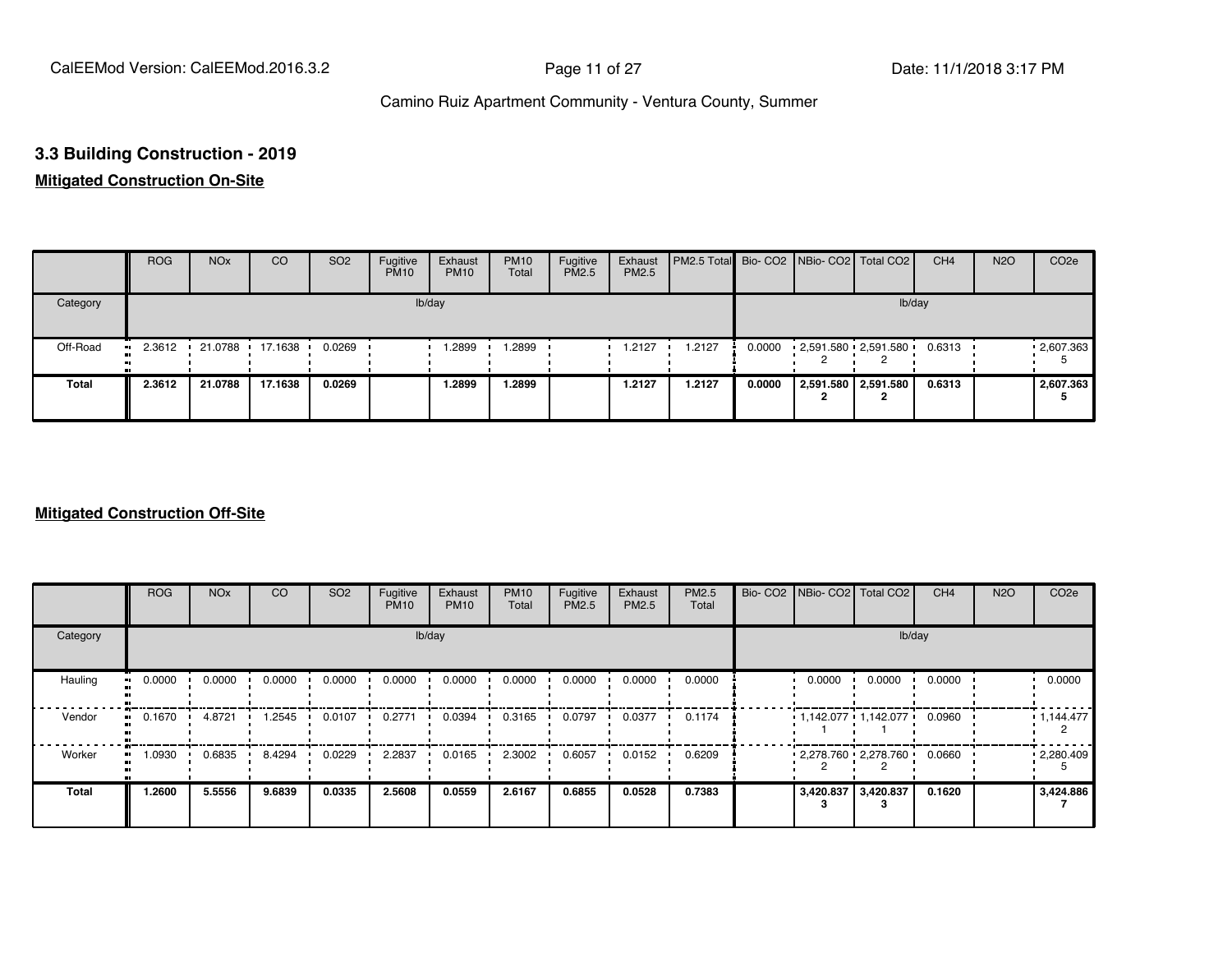# **3.3 Building Construction - 2020**

#### **Unmitigated Construction On-Site**

|              | <b>ROG</b>          | <b>NO<sub>x</sub></b> | <b>CO</b> | SO <sub>2</sub> | Fugitive<br><b>PM10</b> | Exhaust<br><b>PM10</b> | <b>PM10</b><br>Total  | Fugitive<br>PM2.5 | Exhaust<br>PM2.5 | PM2.5 Total Bio- CO2 NBio- CO2 Total CO2 |  |                         | CH <sub>4</sub> | <b>N2O</b> | CO <sub>2e</sub> |
|--------------|---------------------|-----------------------|-----------|-----------------|-------------------------|------------------------|-----------------------|-------------------|------------------|------------------------------------------|--|-------------------------|-----------------|------------|------------------|
| Category     |                     |                       |           |                 |                         | lb/day                 |                       |                   |                  |                                          |  | lb/day                  |                 |            |                  |
| Off-Road     | 2.1198<br>$\bullet$ | 19.1860               | 16.8485   | 0.0269          |                         | 1.1171                 | $\blacksquare$ 1.1171 |                   | 1.0503           | 1.0503                                   |  | $2,553.063$ $2,553.063$ | 0.6229          |            | .2,568.634       |
| <b>Total</b> | 2.1198              | 19.1860               | 16.8485   | 0.0269          |                         | 1.1171                 | 1.1171                |                   | 1.0503           | 1.0503                                   |  | 2,553.063 2,553.063     | 0.6229          |            | 2,568.634        |

|                      | <b>ROG</b> | <b>NO<sub>x</sub></b> | CO     | SO <sub>2</sub> | Fugitive<br><b>PM10</b> | Exhaust<br><b>PM10</b> | <b>PM10</b><br>Total | Fugitive<br>PM2.5 | Exhaust<br>PM2.5 | PM2.5 Total Bio- CO2 NBio- CO2 Total CO2 |                |                                     | CH <sub>4</sub> | <b>N2O</b> | CO <sub>2e</sub> |
|----------------------|------------|-----------------------|--------|-----------------|-------------------------|------------------------|----------------------|-------------------|------------------|------------------------------------------|----------------|-------------------------------------|-----------------|------------|------------------|
| Category             |            |                       |        |                 |                         | lb/day                 |                      |                   |                  |                                          |                | lb/day                              |                 |            |                  |
| Hauling<br>$\bullet$ | 0.0000     | 0.0000                | 0.0000 | 0.0000          | 0.0000                  | 0.0000                 | 0.0000               | 0.0000            | 0.0000           | 0.0000                                   | 0.0000         | 0.0000                              | 0.0000          |            | 0.0000           |
| Vendor<br>ш.         | 0.1373     | 4.3934                | 1.1226 | 0.0106          | 0.2771                  | 0.0263                 | 0.3035               | 0.0798            | 0.0252           | 0.1049                                   |                | $1,137.333$ $1,137.333$ $1,137.333$ | 0.0901          |            | 1,139.587        |
| Worker<br>$\bullet$  | 1.0157     | 0.6102                | 7.6824 | 0.0222          | 2.2837                  | 0.0161                 | 2.2998               | 0.6057            | 0.0149           | 0.6206                                   |                | $2,206.807$ 2,206.807               | 0.0589          |            | .2208.280        |
| Total                | 1.1530     | 5.0035                | 8.8050 | 0.0327          | 2.5608                  | 0.0424                 | 2.6033               | 0.6855            | 0.0400           | 0.7255                                   | 3.344.141<br>n | 3,344.141<br>n                      | 0.1491          |            | 3,347.867        |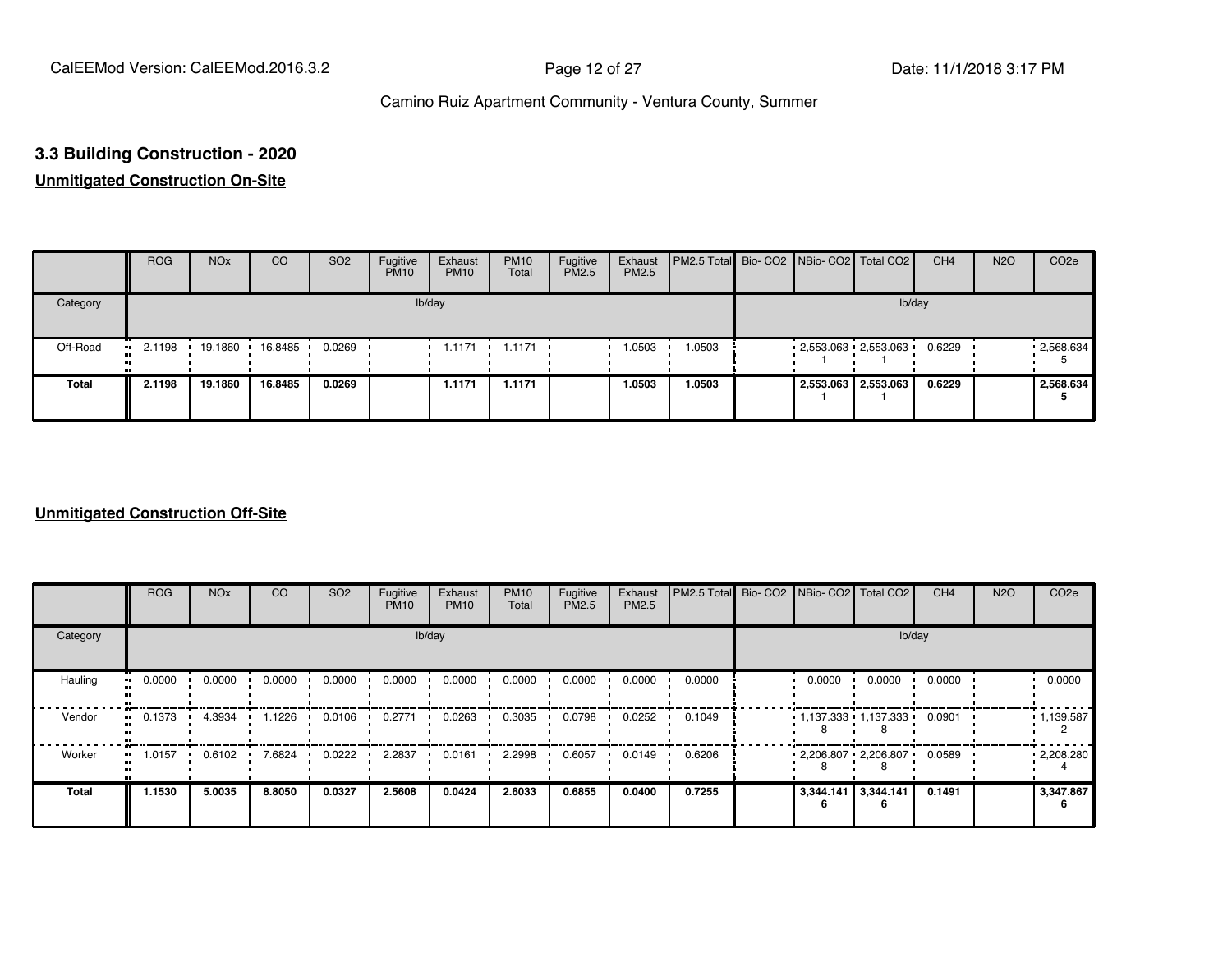CalEEMod Version: CalEEMod.2016.3.2 **Page 13 of 27** Page 13 of 27 Date: 11/1/2018 3:17 PM

#### Camino Ruiz Apartment Community - Ventura County, Summer

#### **3.3 Building Construction - 2020**

#### **Mitigated Construction On-Site**

|              | <b>ROG</b>   | <b>NO<sub>x</sub></b> | <b>CO</b> | SO <sub>2</sub> | Fugitive<br><b>PM10</b> | Exhaust<br><b>PM10</b> | <b>PM10</b><br>Total | Fugitive<br>PM2.5 | Exhaust<br>PM2.5 | PM2.5 Total Bio- CO2 NBio- CO2 Total CO2 |        |                     | CH <sub>4</sub> | <b>N2O</b> | CO <sub>2e</sub>  |
|--------------|--------------|-----------------------|-----------|-----------------|-------------------------|------------------------|----------------------|-------------------|------------------|------------------------------------------|--------|---------------------|-----------------|------------|-------------------|
| Category     |              |                       |           |                 |                         | lb/day                 |                      |                   |                  |                                          |        | lb/day              |                 |            |                   |
| Off-Road     | 2.1198<br>ш. | 19.1860               | 16.8485   | 0.0269          |                         | 1.1171                 | 1.1171               |                   | 1.0503           | 1.0503                                   | 0.0000 | 2,553.063 2,553.063 | 0.6229          |            | $\cdot$ 2,568.634 |
| <b>Total</b> | 2.1198       | 19.1860               | 16.8485   | 0.0269          |                         | 1.1171                 | 1.1171               |                   | 1.0503           | 1.0503                                   | 0.0000 | 2,553.063 2,553.063 | 0.6229          |            | 2,568.634         |

|              | <b>ROG</b> | <b>NO<sub>x</sub></b> | CO     | SO <sub>2</sub> | Fugitive<br><b>PM10</b> | Exhaust<br><b>PM10</b> | <b>PM10</b><br>Total | Fugitive<br>PM2.5 | Exhaust<br>PM2.5 | PM2.5 Total Bio- CO2 NBio- CO2 Total CO2 |                 |                             | CH <sub>4</sub> | <b>N2O</b> | CO <sub>2e</sub> |
|--------------|------------|-----------------------|--------|-----------------|-------------------------|------------------------|----------------------|-------------------|------------------|------------------------------------------|-----------------|-----------------------------|-----------------|------------|------------------|
| Category     |            |                       |        |                 |                         | lb/day                 |                      |                   |                  |                                          |                 | lb/day                      |                 |            |                  |
| Hauling      | 0.0000     | 0.0000                | 0.0000 | 0.0000          | 0.0000                  | 0.0000                 | 0.0000               | 0.0000            | 0.0000           | 0.0000                                   | 0.0000          | 0.0000                      | 0.0000          |            | 0.0000           |
| Vendor       | 0.1373     | 4.3934                | 1.1226 | 0.0106          | 0.2771                  | 0.0263                 | 0.3035               | 0.0798            | 0.0252           | 0.1049                                   |                 | $1,137.333$ $1,137.333$ $1$ | 0.0901          |            | 1,139.587        |
| Worker       | 1.0157     | 0.6102                | 7.6824 | 0.0222          | 2.2837                  | 0.0161                 | 2.2998               | 0.6057            | 0.0149           | 0.6206                                   |                 | $2,206.807$ $2,206.807$     | 0.0589          |            | .2208.280        |
| <b>Total</b> | 1.1530     | 5.0035                | 8.8050 | 0.0327          | 2.5608                  | 0.0424                 | 2.6033               | 0.6855            | 0.0400           | 0.7255                                   | 3,344.141<br>'n | 3,344.141<br>6              | 0.1491          |            | 3,347.867        |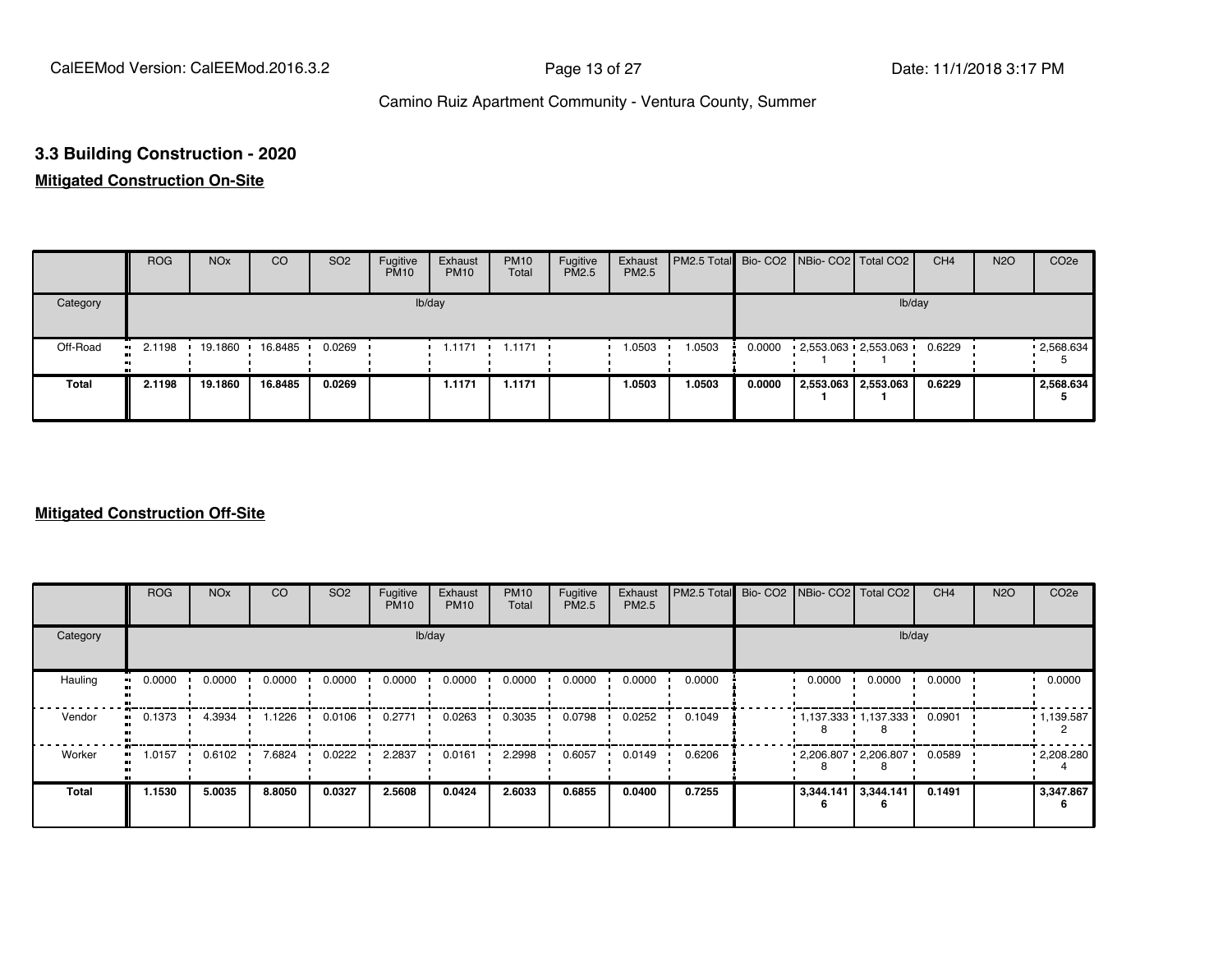CalEEMod Version: CalEEMod.2016.3.2 **Page 14 of 27** Page 14 of 27 Date: 11/1/2018 3:17 PM

#### Camino Ruiz Apartment Community - Ventura County, Summer

### **3.3 Building Construction - 2021**

**Unmitigated Construction On-Site**

|              | <b>ROG</b> | <b>NO<sub>x</sub></b> | CO        | SO <sub>2</sub> | Fugitive<br><b>PM10</b> | Exhaust<br><b>PM10</b> | <b>PM10</b><br>Total | Fugitive<br><b>PM2.5</b> | Exhaust<br>PM2.5 | <b>PM2.5</b><br>Total |  | Bio- CO2   NBio- CO2   Total CO2 | CH <sub>4</sub> | <b>N2O</b> | CO <sub>2e</sub> |
|--------------|------------|-----------------------|-----------|-----------------|-------------------------|------------------------|----------------------|--------------------------|------------------|-----------------------|--|----------------------------------|-----------------|------------|------------------|
| Category     |            |                       |           |                 |                         | lb/day                 |                      |                          |                  |                       |  | lb/day                           |                 |            |                  |
| Off-Road     | .9009      | 17.4321 ·             | 16.5752 · | 0.0269          |                         | 0.9586                 | 0.9586               |                          | 0.9013           | 0.9013                |  | $-2,553.363 - 2,553.363$         | 0.6160          |            | .2568.764<br>З   |
| <b>Total</b> | 1.9009     | 17.4321               | 16.5752   | 0.0269          |                         | 0.9586                 | 0.9586               |                          | 0.9013           | 0.9013                |  | 2,553.363 2,553.363              | 0.6160          |            | 2,568.764        |

|                      | <b>ROG</b> | <b>NO<sub>x</sub></b> | CO     | SO <sub>2</sub> | Fugitive<br><b>PM10</b> | Exhaust<br><b>PM10</b> | <b>PM10</b><br>Total | Fugitive<br>PM2.5 | Exhaust<br>PM2.5 | PM2.5 Total Bio- CO2 NBio- CO2 Total CO2 |        |                         | CH <sub>4</sub> | <b>N2O</b> | CO <sub>2e</sub>  |
|----------------------|------------|-----------------------|--------|-----------------|-------------------------|------------------------|----------------------|-------------------|------------------|------------------------------------------|--------|-------------------------|-----------------|------------|-------------------|
| Category             |            |                       |        |                 |                         | lb/day                 |                      |                   |                  |                                          |        | lb/day                  |                 |            |                   |
| Hauling<br>$\bullet$ | 0.0000     | 0.0000                | 0.0000 | 0.0000          | 0.0000                  | 0.0000                 | 0.0000               | 0.0000            | 0.0000           | 0.0000                                   | 0.0000 | 0.0000                  | 0.0000          |            | 0.0000            |
| Vendor<br>$\bullet$  | 0.1151     | 3.9548                | 1.0135 | 0.0105          | 0.2772                  | 0.0110                 | 0.2882               | 0.0798            | 0.0105           | 0.0903                                   |        | $1,129.901$ $1,129.901$ | 0.0865          |            | $\cdot$ 1,132.063 |
| Worker<br>$\bullet$  | 0.9522     | 0.5497                | 7.0998 | 0.0215          | 2.2837                  | 0.0158                 | 2.2995               | 0.6057            | 0.0146           | 0.6203                                   |        | $2,140.569$ $2,140.569$ | 0.0537          |            | $\cdot$ 2,141.912 |
| Total                | 1.0673     | 4.5045                | 8.1133 | 0.0320          | 2.5609                  | 0.0268                 | 2.5877               | 0.6855            | 0.0251           | 0.7106                                   |        | 3,270.470 3,270.470     | 0.1402          |            | 3,273.975         |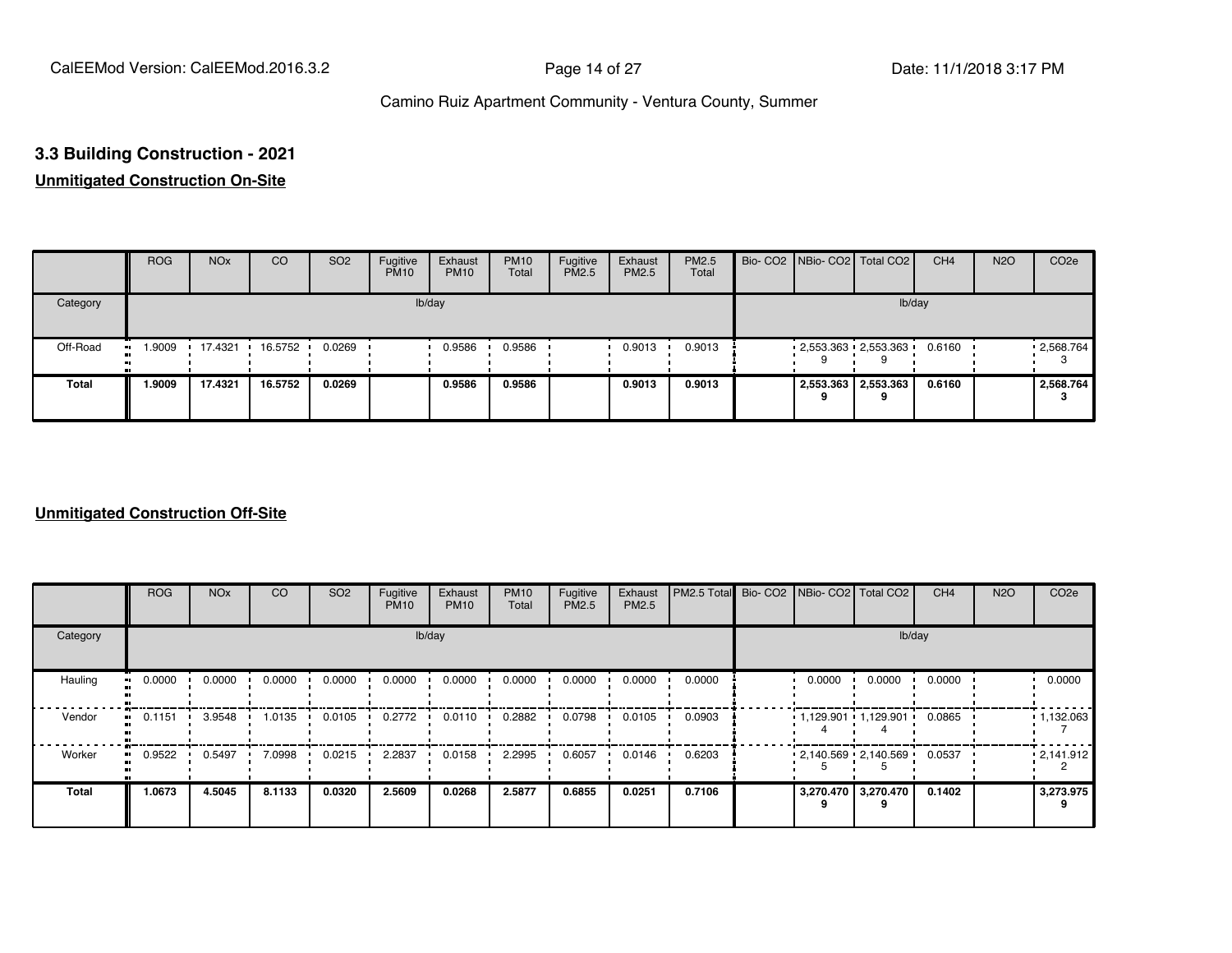CalEEMod Version: CalEEMod.2016.3.2 **Page 15 of 27** Page 15 of 27 Date: 11/1/2018 3:17 PM

#### Camino Ruiz Apartment Community - Ventura County, Summer

#### **3.3 Building Construction - 2021**

#### **Mitigated Construction On-Site**

|              | <b>ROG</b> | <b>NO<sub>x</sub></b> | CO      | SO <sub>2</sub> | Fugitive<br><b>PM10</b> | Exhaust<br><b>PM10</b> | <b>PM10</b><br>Total | Fugitive<br><b>PM2.5</b> | Exhaust<br>PM2.5 | PM2.5 Total Bio- CO2 NBio- CO2 Total CO2 |        |                          | CH <sub>4</sub> | <b>N2O</b> | CO <sub>2e</sub>  |
|--------------|------------|-----------------------|---------|-----------------|-------------------------|------------------------|----------------------|--------------------------|------------------|------------------------------------------|--------|--------------------------|-----------------|------------|-------------------|
| Category     |            |                       |         |                 |                         | lb/day                 |                      |                          |                  |                                          |        | lb/day                   |                 |            |                   |
| Off-Road     | .9009      | 17.4321               | 16.5752 | 0.0269          |                         | 0.9586                 | 0.9586               |                          | 0.9013           | 0.9013                                   | 0.0000 | $2,553.363$ $2,553.363$  | 0.6160          |            | $\cdot$ 2,568.764 |
| <b>Total</b> | 1.9009     | 17.4321               | 16.5752 | 0.0269          |                         | 0.9586                 | 0.9586               |                          | 0.9013           | 0.9013                                   | 0.0000 | 2,553.363 2,553.363<br>9 | 0.6160          |            | 2,568.764         |

|              | <b>ROG</b> | <b>NO<sub>x</sub></b> | CO     | SO <sub>2</sub> | Fugitive<br><b>PM10</b> | Exhaust<br><b>PM10</b> | <b>PM10</b><br>Total | Fugitive<br>PM2.5 | Exhaust<br>PM2.5 | PM2.5 Total Bio- CO2 NBio- CO2 Total CO2 |        |                          | CH <sub>4</sub> | <b>N2O</b> | CO <sub>2e</sub> |
|--------------|------------|-----------------------|--------|-----------------|-------------------------|------------------------|----------------------|-------------------|------------------|------------------------------------------|--------|--------------------------|-----------------|------------|------------------|
| Category     |            |                       |        |                 |                         | lb/day                 |                      |                   |                  |                                          |        | lb/day                   |                 |            |                  |
| Hauling      | 0.0000     | 0.0000                | 0.0000 | 0.0000          | 0.0000                  | 0.0000                 | 0.0000               | 0.0000            | 0.0000           | 0.0000                                   | 0.0000 | 0.0000                   | 0.0000          |            | 0.0000           |
| Vendor       | 0.1151     | 3.9548                | 1.0135 | 0.0105          | 0.2772                  | 0.0110                 | 0.2882               | 0.0798            | 0.0105           | 0.0903                                   |        | $1,129.901$ $1,129.901$  | 0.0865          |            | 1,132.063        |
| Worker       | 0.9522     | 0.5497                | 7.0998 | 0.0215          | 2.2837                  | 0.0158                 | 2.2995               | 0.6057            | 0.0146           | 0.6203                                   |        | $2,140.569$ $2,140.569$  | 0.0537          |            | 12,141.912       |
| <b>Total</b> | 1.0673     | 4.5045                | 8.1133 | 0.0320          | 2.5609                  | 0.0268                 | 2.5877               | 0.6855            | 0.0251           | 0.7106                                   |        | 3,270.470 3,270.470<br>9 | 0.1402          |            | 3,273.975        |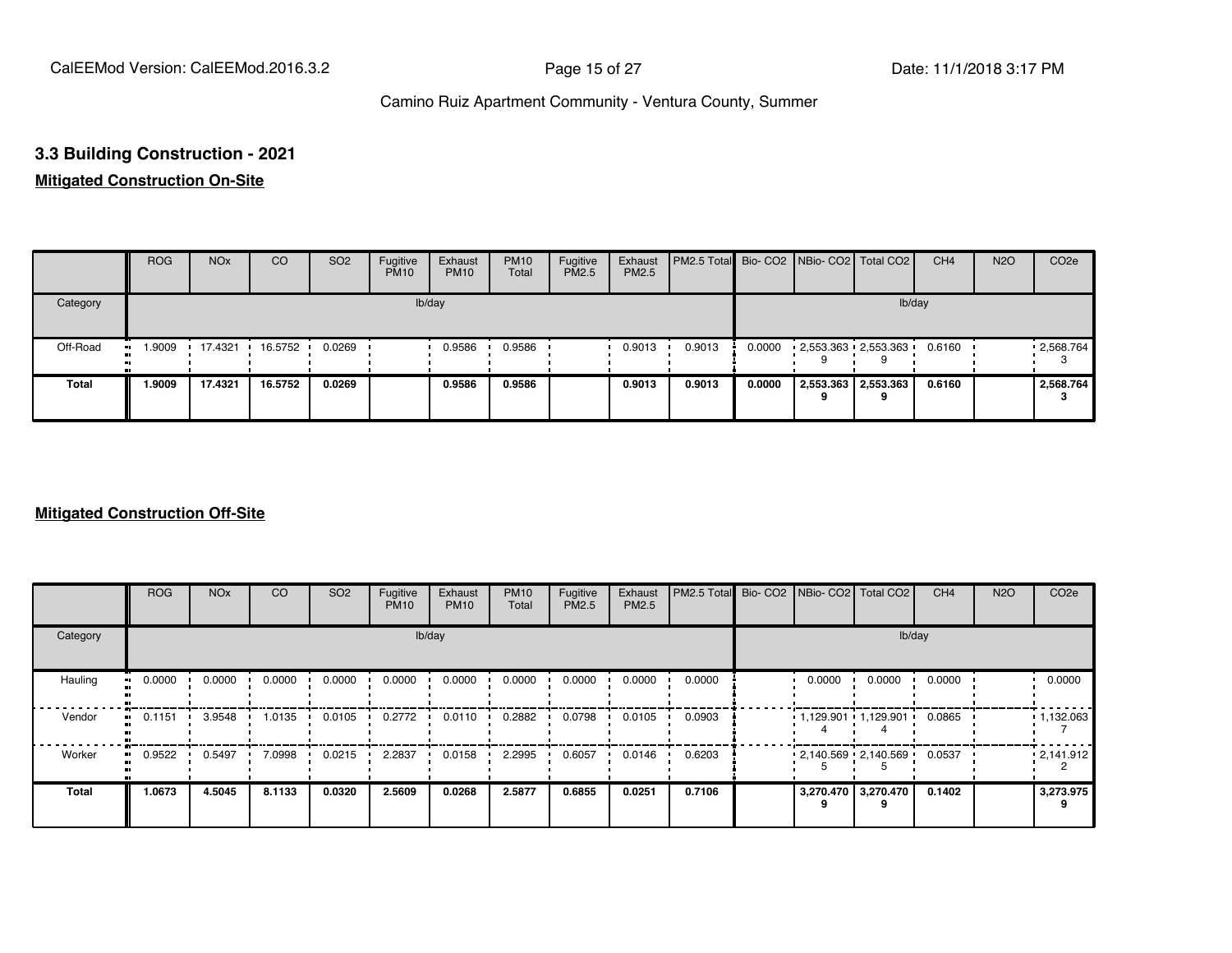# **3.3 Building Construction - 2022**

#### **Unmitigated Construction On-Site**

|              | <b>ROG</b>             | <b>NO<sub>x</sub></b> | CO      | SO <sub>2</sub> | Fugitive<br><b>PM10</b> | Exhaust<br><b>PM10</b> | <b>PM10</b><br>Total | Fugitive<br>PM2.5 | Exhaust<br>PM2.5 | PM2.5 Total Bio- CO2 NBio- CO2 Total CO2 |  |                          | CH <sub>4</sub> | <b>N2O</b> | CO <sub>2e</sub>  |
|--------------|------------------------|-----------------------|---------|-----------------|-------------------------|------------------------|----------------------|-------------------|------------------|------------------------------------------|--|--------------------------|-----------------|------------|-------------------|
| Category     |                        |                       |         |                 |                         | lb/day                 |                      |                   |                  |                                          |  | lb/day                   |                 |            |                   |
| Off-Road     | 1.7062<br>$\mathbf{u}$ | 15.6156               | 16.3634 | 0.0269          |                         | 0.8090                 | 0.8090               |                   | 0.7612           | 0.7612                                   |  | $2,554.333$ $2,554.333$  | 0.6120          |            | $\cdot$ 2,569.632 |
| <b>Total</b> | 1.7062                 | 15.6156               | 16.3634 | 0.0269          |                         | 0.8090                 | 0.8090               |                   | 0.7612           | 0.7612                                   |  | 2,554.333 2,554.333<br>6 | 0.6120          |            | 2,569.632         |

|                      | <b>ROG</b>   | <b>NO<sub>x</sub></b> | CO     | SO <sub>2</sub> | Fugitive<br><b>PM10</b> | Exhaust<br><b>PM10</b> | <b>PM10</b><br>Total | Fugitive<br>PM2.5 | Exhaust<br>PM2.5 | PM2.5 Total Bio- CO2 NBio- CO2 Total CO2 |        |                         | CH <sub>4</sub> | <b>N2O</b> | CO <sub>2e</sub>  |
|----------------------|--------------|-----------------------|--------|-----------------|-------------------------|------------------------|----------------------|-------------------|------------------|------------------------------------------|--------|-------------------------|-----------------|------------|-------------------|
| Category             |              |                       |        |                 | lb/day                  |                        |                      |                   |                  |                                          |        | lb/day                  |                 |            |                   |
| Hauling<br>$\bullet$ | 0.0000       | 0.0000                | 0.0000 | 0.0000          | 0.0000                  | 0.0000                 | 0.0000               | 0.0000            | 0.0000           | 0.0000                                   | 0.0000 | 0.0000                  | 0.0000          |            | 0.0000            |
| Vendor               | 0.1071<br>ш. | 3.7214                | 0.9615 | 0.0104          | 0.2772                  | 9.5100e-<br>003        | 0.2867               | 0.0798            | 9.1000e-<br>003  | 0.0889                                   |        | $1,119.5201$ 1,119.520  | 0.0834          |            | 1,121.603         |
| Worker<br>$\bullet$  | 0.8953       | 0.4961                | 6.5724 | 0.0207          | 2.2837                  | 0.0154                 | 2.2991               | 0.6057            | 0.0142           | 0.6200                                   |        | $2,061.869$ $2,061.869$ | 0.0486          |            | $\cdot$ 2,063.083 |
| Total                | 1.0024       | 4.2175                | 7.5339 | 0.0311          | 2.5609                  | 0.0249                 | 2.5858               | 0.6855            | 0.0233           | 0.7088                                   |        | 3,181.389 3,181.389     | 0.1319          |            | 3,184.687         |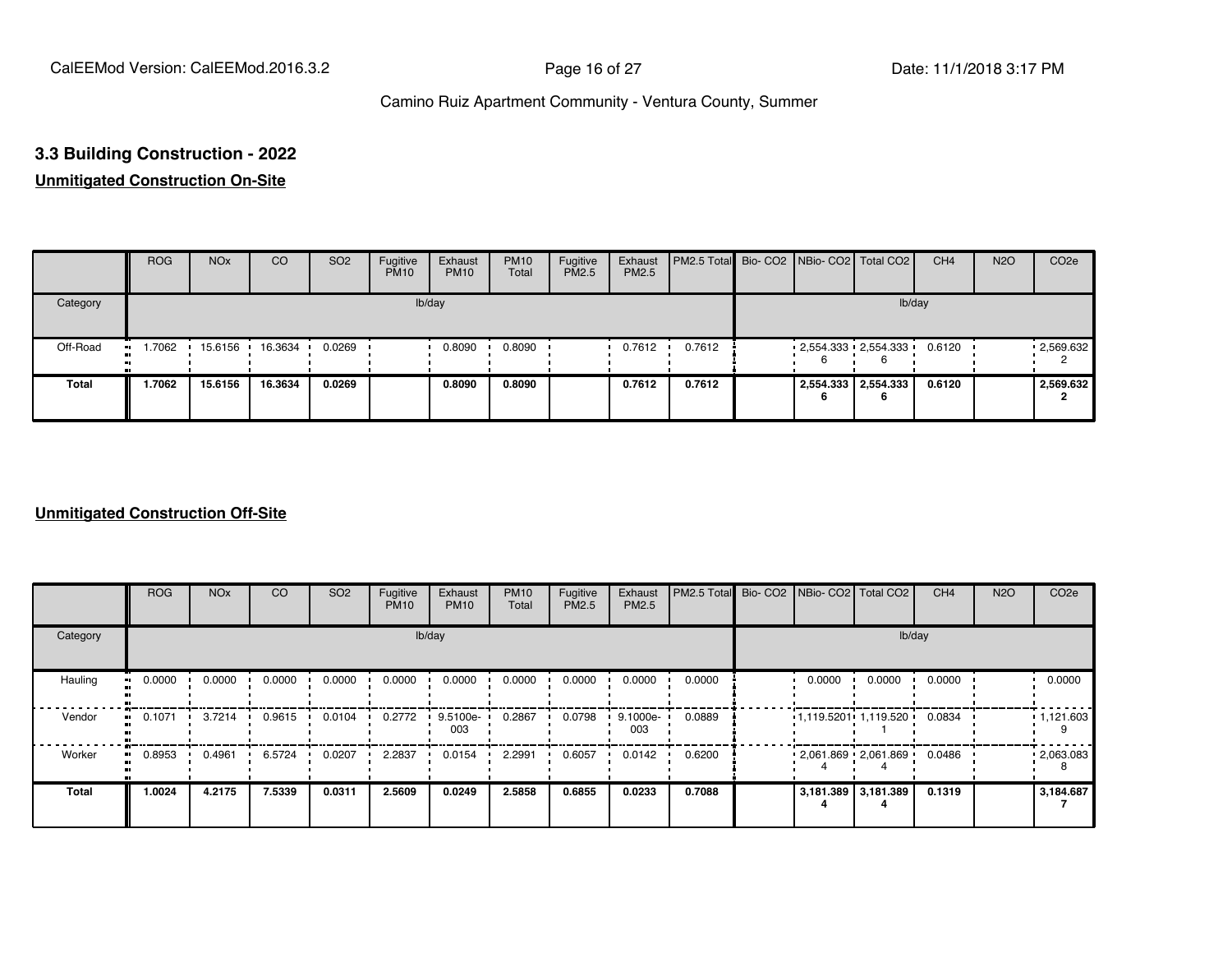CalEEMod Version: CalEEMod.2016.3.2 **Page 17 of 27** Page 17 of 27 Date: 11/1/2018 3:17 PM

#### Camino Ruiz Apartment Community - Ventura County, Summer

#### **3.3 Building Construction - 2022**

#### **Mitigated Construction On-Site**

|                       | <b>ROG</b> | <b>NO<sub>x</sub></b> | CO      | SO <sub>2</sub> | Fugitive<br><b>PM10</b> | Exhaust<br><b>PM10</b> | <b>PM10</b><br>Total | Fugitive<br>PM2.5 | Exhaust<br>PM2.5 | PM2.5<br>Total |        | Bio- CO2 NBio- CO2 Total CO2 | CH <sub>4</sub> | <b>N2O</b> | CO <sub>2e</sub>  |
|-----------------------|------------|-----------------------|---------|-----------------|-------------------------|------------------------|----------------------|-------------------|------------------|----------------|--------|------------------------------|-----------------|------------|-------------------|
| Category              |            |                       |         |                 |                         | lb/day                 |                      |                   |                  |                |        | lb/day                       |                 |            |                   |
| Off-Road<br>$\bullet$ | 1.7062     | 15.6156               | 16.3634 | 0.0269          |                         | 0.8090                 | 0.8090               |                   | 0.7612           | 0.7612         | 0.0000 | $2,554.333$ $2,554.333$<br>6 | 0.6120          |            | $\cdot$ 2,569.632 |
| <b>Total</b>          | 1.7062     | 15.6156               | 16.3634 | 0.0269          |                         | 0.8090                 | 0.8090               |                   | 0.7612           | 0.7612         | 0.0000 | 2,554.333 2,554.333<br>6     | 0.6120          |            | 2,569.632         |

|              | <b>ROG</b> | <b>NO<sub>x</sub></b> | CO     | SO <sub>2</sub> | Fugitive<br><b>PM10</b> | Exhaust<br><b>PM10</b> | <b>PM10</b><br>Total | Fugitive<br>PM2.5 | Exhaust<br>PM2.5 | PM2.5 Total |        | Bio- CO2 NBio- CO2 Total CO2 | CH <sub>4</sub> | <b>N2O</b> | CO <sub>2e</sub> |
|--------------|------------|-----------------------|--------|-----------------|-------------------------|------------------------|----------------------|-------------------|------------------|-------------|--------|------------------------------|-----------------|------------|------------------|
| Category     |            |                       |        |                 |                         | lb/day                 |                      |                   |                  |             |        | lb/day                       |                 |            |                  |
| Hauling      | 0.0000     | 0.0000                | 0.0000 | 0.0000          | 0.0000                  | 0.0000                 | 0.0000               | 0.0000            | 0.0000           | 0.0000      | 0.0000 | 0.0000                       | 0.0000          |            | 0.0000           |
| Vendor       | 0.1071     | 3.7214                | 0.9615 | 0.0104          | 0.2772                  | 9.5100e-<br>003        | 0.2867               | 0.0798            | 9.1000e-<br>003  | 0.0889      |        | $1,119.5201$ 1,119.5201      | 0.0834          |            | 1,121.603        |
| Worker       | 0.8953     | 0.4961                | 6.5724 | 0.0207          | 2.2837                  | 0.0154                 | 2.2991               | 0.6057            | 0.0142           | 0.6200      |        | $2,061.869$ $2,061.869$      | 0.0486          |            | .2063.083        |
| <b>Total</b> | 1.0024     | 4.2175                | 7.5339 | 0.0311          | 2.5609                  | 0.0249                 | 2.5858               | 0.6855            | 0.0233           | 0.7088      |        | 3,181.389 3,181.389          | 0.1319          |            | 3,184.687        |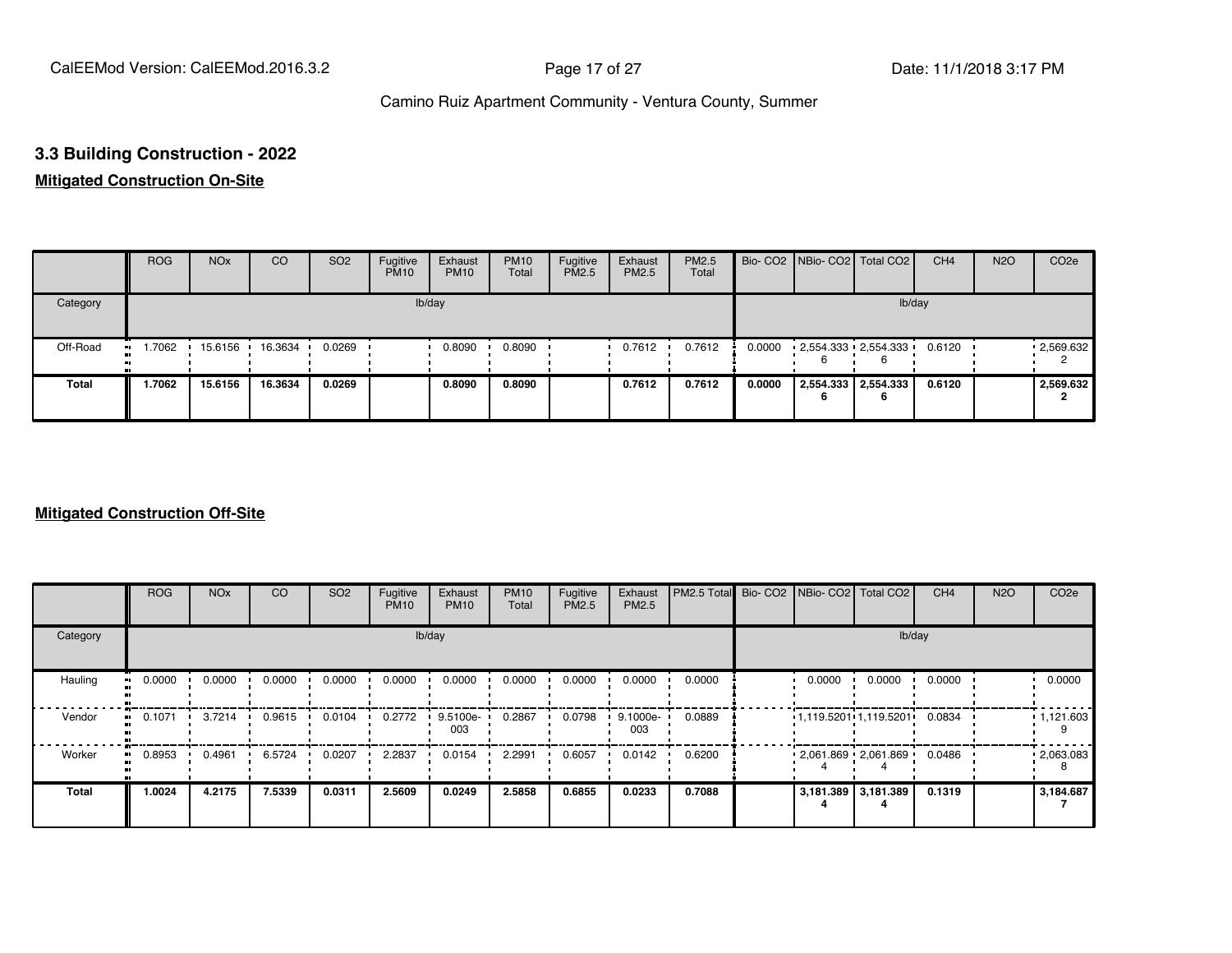#### **3.4 Paving - 2022**

**Unmitigated Construction On-Site**

|                            | <b>ROG</b> | <b>NO<sub>x</sub></b> | CO      | SO <sub>2</sub> | Fugitive<br><b>PM10</b> | Exhaust<br><b>PM10</b> | <b>PM10</b><br>Total | Fugitive<br><b>PM2.5</b> | Exhaust<br>PM2.5 | PM2.5<br>Total | Bio- CO2   NBio- CO2   Total CO2 |                       | CH <sub>4</sub> | <b>N2O</b> | CO <sub>2e</sub> |
|----------------------------|------------|-----------------------|---------|-----------------|-------------------------|------------------------|----------------------|--------------------------|------------------|----------------|----------------------------------|-----------------------|-----------------|------------|------------------|
| Category                   |            |                       |         |                 |                         | lb/day                 |                      |                          |                  |                |                                  |                       | lb/day          |            |                  |
| Off-Road<br>-91            | 1.1028     | 11.1249               | 14.5805 | 0.0228          |                         | 0.5679                 | 0.5679               |                          | 0.5225           | 0.5225         | $2,207.660$ $2,207.660$ $\cdot$  |                       | 0.7140          |            | .225.510         |
| Paving<br>$\bullet\bullet$ | 0.0000     |                       |         |                 |                         | 0.0000                 | 0.0000               |                          | 0.0000           | 0.0000         |                                  | 0.0000                |                 |            | 0.0000           |
| <b>Total</b>               | 1.1028     | 11.1249               | 14.5805 | 0.0228          |                         | 0.5679                 | 0.5679               |                          | 0.5225           | 0.5225         |                                  | 2,207.660   2,207.660 | 0.7140          |            | 2,225.510        |

|                        | <b>ROG</b>               | <b>NO<sub>x</sub></b> | CO     | SO <sub>2</sub> | Fugitive<br><b>PM10</b> | Exhaust<br><b>PM10</b> | <b>PM10</b><br>Total | Fugitive<br><b>PM2.5</b> | Exhaust<br>PM2.5 | PM2.5 Total Bio- CO2 NBio- CO2 Total CO2 |          |                     | CH <sub>4</sub> | <b>N2O</b> | CO <sub>2e</sub> |
|------------------------|--------------------------|-----------------------|--------|-----------------|-------------------------|------------------------|----------------------|--------------------------|------------------|------------------------------------------|----------|---------------------|-----------------|------------|------------------|
| Category               |                          |                       |        |                 |                         | lb/day                 |                      |                          |                  |                                          |          | lb/day              |                 |            |                  |
| Hauling                | 0.0000<br>$\blacksquare$ | 0.0000                | 0.0000 | 0.0000          | 0.0000                  | 0.0000                 | 0.0000               | 0.0000                   | 0.0000           | 0.0000                                   | 0.0000   | 0.0000              | 0.0000          |            | 0.0000           |
| Vendor<br>$\mathbf{u}$ | 0.0000                   | 0.0000                | 0.0000 | 0.0000          | 0.0000                  | 0.0000                 | 0.0000               | 0.0000                   | 0.0000           | 0.0000                                   | 0.0000   | 0.0000              | 0.0000          |            | 0.0000           |
| Worker<br>$\bullet$    | 0.0483                   | 0.0268                | 0.3546 | .1200e-<br>003  | 0.1232                  | 8.3000e-<br>004        | 0.1241               | 0.0327                   | 7.7000e-<br>004  | 0.0335                                   |          | 111.2519 111.2519 ' | 2.6200e-<br>003 |            | .111.3175        |
| <b>Total</b>           | 0.0483                   | 0.0268                | 0.3546 | 1.1200e-<br>003 | 0.1232                  | 8.3000e-<br>004        | 0.1241               | 0.0327                   | 7.7000e-<br>004  | 0.0335                                   | 111.2519 | 111.2519            | 2.6200e-<br>003 |            | 111.3175         |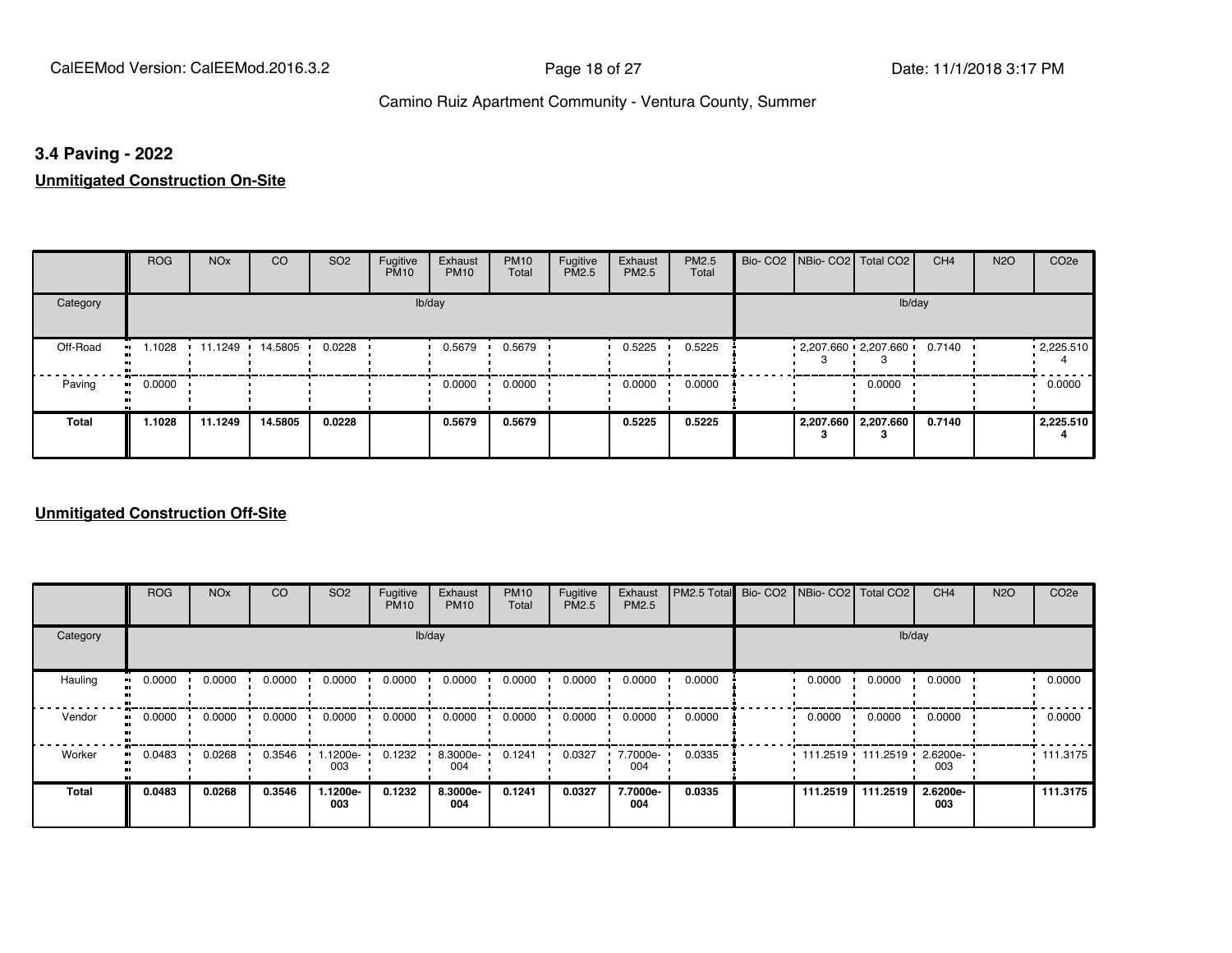#### **3.4 Paving - 2022**

**Mitigated Construction On-Site**

|                       | <b>ROG</b>   | <b>NO<sub>x</sub></b> | <b>CO</b> | SO <sub>2</sub> | Fugitive<br><b>PM10</b> | Exhaust<br><b>PM10</b> | <b>PM10</b><br>Total | Fugitive<br>PM2.5 | Exhaust<br>PM2.5 | PM2.5<br>Total |        | Bio- CO2   NBio- CO2   Total CO2 | CH <sub>4</sub> | <b>N2O</b> | CO <sub>2e</sub> |
|-----------------------|--------------|-----------------------|-----------|-----------------|-------------------------|------------------------|----------------------|-------------------|------------------|----------------|--------|----------------------------------|-----------------|------------|------------------|
| Category              |              |                       |           |                 | lb/day                  |                        |                      |                   |                  |                |        | lb/day                           |                 |            |                  |
| Off-Road<br>$\bullet$ | .1028        | 11.1249               | 14.5805   | 0.0228          |                         | 0.5679                 | 0.5679               |                   | 0.5225           | 0.5225         | 0.0000 | 2,207.660 2,207.660              | 0.7140          |            | .2,225.510       |
| Paving                | 0.0000<br>ш. |                       |           |                 |                         | 0.0000                 | 0.0000               |                   | 0.0000           | 0.0000         |        | 0.0000                           |                 |            | 0.0000           |
| Total                 | 1.1028       | 11.1249               | 14.5805   | 0.0228          |                         | 0.5679                 | 0.5679               |                   | 0.5225           | 0.5225         | 0.0000 | 2,207.660 2,207.660              | 0.7140          |            | 2,225.510        |

|                        | <b>ROG</b>               | <b>NO<sub>x</sub></b> | CO     | SO <sub>2</sub> | Fugitive<br><b>PM10</b> | Exhaust<br><b>PM10</b> | <b>PM10</b><br>Total | Fugitive<br><b>PM2.5</b> | Exhaust<br>PM2.5 | PM2.5 Total Bio- CO2 NBio- CO2 Total CO2 |          |                     | CH <sub>4</sub> | <b>N2O</b> | CO <sub>2e</sub> |
|------------------------|--------------------------|-----------------------|--------|-----------------|-------------------------|------------------------|----------------------|--------------------------|------------------|------------------------------------------|----------|---------------------|-----------------|------------|------------------|
| Category               |                          |                       |        |                 |                         | lb/day                 |                      |                          |                  |                                          |          | lb/day              |                 |            |                  |
| Hauling                | 0.0000<br>$\blacksquare$ | 0.0000                | 0.0000 | 0.0000          | 0.0000                  | 0.0000                 | 0.0000               | 0.0000                   | 0.0000           | 0.0000                                   | 0.0000   | 0.0000              | 0.0000          |            | 0.0000           |
| Vendor<br>$\mathbf{u}$ | 0.0000                   | 0.0000                | 0.0000 | 0.0000          | 0.0000                  | 0.0000                 | 0.0000               | 0.0000                   | 0.0000           | 0.0000                                   | 0.0000   | 0.0000              | 0.0000          |            | 0.0000           |
| Worker<br>$\bullet$    | 0.0483                   | 0.0268                | 0.3546 | .1200e-<br>003  | 0.1232                  | 8.3000e-<br>004        | 0.1241               | 0.0327                   | 7.7000e-<br>004  | 0.0335                                   |          | 111.2519 111.2519 ' | 2.6200e-<br>003 |            | .111.3175        |
| <b>Total</b>           | 0.0483                   | 0.0268                | 0.3546 | 1.1200e-<br>003 | 0.1232                  | 8.3000e-<br>004        | 0.1241               | 0.0327                   | 7.7000e-<br>004  | 0.0335                                   | 111.2519 | 111.2519            | 2.6200e-<br>003 |            | 111.3175         |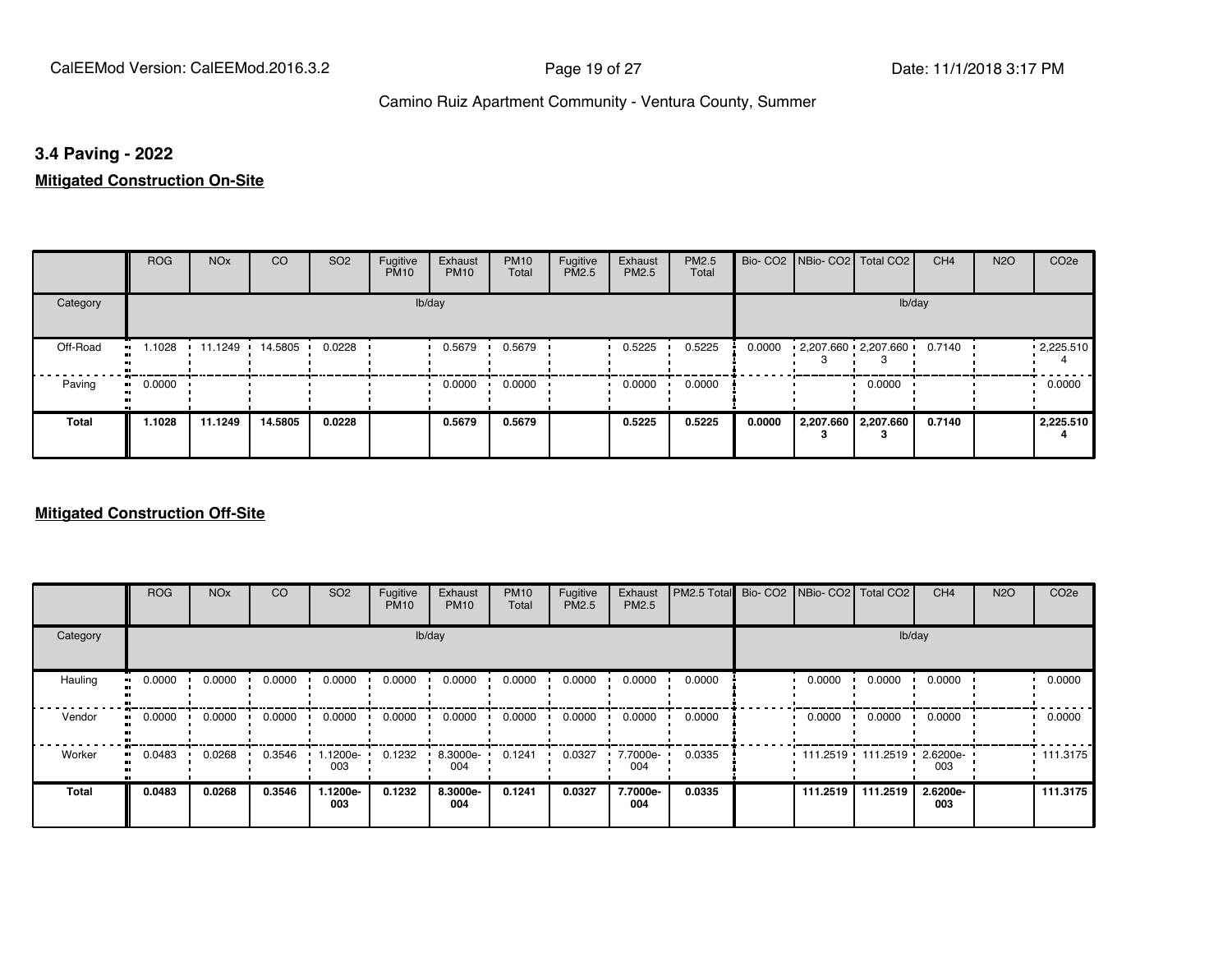# **3.5 Architectural Coating - 2022**

### **Unmitigated Construction On-Site**

|                 | <b>ROG</b>                  | <b>NO<sub>x</sub></b> | CO     | SO <sub>2</sub>         | Fugitive<br><b>PM10</b> | Exhaust<br><b>PM10</b> | <b>PM10</b><br>Total | Fugitive<br>PM2.5 | Exhaust<br>PM2.5 | PM2.5 Total Bio- CO2 NBio- CO2 Total CO2 |                     |          | CH <sub>4</sub> | <b>N2O</b> | CO <sub>2e</sub> |
|-----------------|-----------------------------|-----------------------|--------|-------------------------|-------------------------|------------------------|----------------------|-------------------|------------------|------------------------------------------|---------------------|----------|-----------------|------------|------------------|
| Category        |                             |                       |        |                         | lb/day                  |                        |                      |                   |                  |                                          |                     | lb/day   |                 |            |                  |
| Archit. Coating | 65.4143<br>$\bullet\bullet$ |                       |        |                         |                         | 0.0000                 | 0.0000               |                   | 0.0000           | 0.0000                                   |                     | 0.0000   |                 |            | 0.0000           |
| Off-Road        | 0.2045<br>ш.                | 1.4085                | 1.8136 | $\cdot$ 2.9700e-<br>003 |                         | 0.0817                 | 0.0817               |                   | 0.0817           | 0.0817                                   | $281.4481$ 281.4481 |          | 0.0183          |            | .281.9062        |
| Total           | 65.6189                     | 1.4085                | 1.8136 | 2.9700e-<br>003         |                         | 0.0817                 | 0.0817               |                   | 0.0817           | 0.0817                                   | 281.4481            | 281.4481 | 0.0183          |            | 281.9062         |

|                        | <b>ROG</b>               | <b>NO<sub>x</sub></b> | CO     | SO <sub>2</sub> | Fugitive<br><b>PM10</b> | Exhaust<br><b>PM10</b> | <b>PM10</b><br>Total | Fugitive<br><b>PM2.5</b> | Exhaust<br>PM2.5 | PM2.5 Total Bio- CO2 NBio- CO2 Total CO2 |                            |          | CH <sub>4</sub> | <b>N2O</b> | CO <sub>2e</sub> |
|------------------------|--------------------------|-----------------------|--------|-----------------|-------------------------|------------------------|----------------------|--------------------------|------------------|------------------------------------------|----------------------------|----------|-----------------|------------|------------------|
| Category               |                          |                       |        |                 |                         | lb/day                 |                      |                          |                  |                                          |                            | lb/day   |                 |            |                  |
| Hauling                | 0.0000<br>$\blacksquare$ | 0.0000                | 0.0000 | 0.0000          | 0.0000                  | 0.0000                 | 0.0000               | 0.0000                   | 0.0000           | 0.0000                                   | 0.0000                     | 0.0000   | 0.0000          |            | 0.0000           |
| Vendor<br>$\mathbf{u}$ | 0.0000                   | 0.0000                | 0.0000 | 0.0000          | 0.0000                  | 0.0000                 | 0.0000               | 0.0000                   | 0.0000           | 0.0000                                   | 0.0000                     | 0.0000   | 0.0000          |            | 0.0000           |
| Worker                 | 0.1803<br>$\bullet$      | 0.0999                | 1.3239 | 4.1700e-<br>003 | 0.4600                  | 3.1100e-<br>003        | 0.4631               | 0.1220                   | 2.8600e-<br>003  | 0.1249                                   | 415.3406 415.3406 9.7900e- |          | 003             |            | .415.5852        |
| <b>Total</b>           | 0.1803                   | 0.0999                | 1.3239 | 4.1700e-<br>003 | 0.4600                  | 3.1100e-<br>003        | 0.4631               | 0.1220                   | 2.8600e-<br>003  | 0.1249                                   | 415.3406                   | 415.3406 | 9.7900e-<br>003 |            | 415.5852         |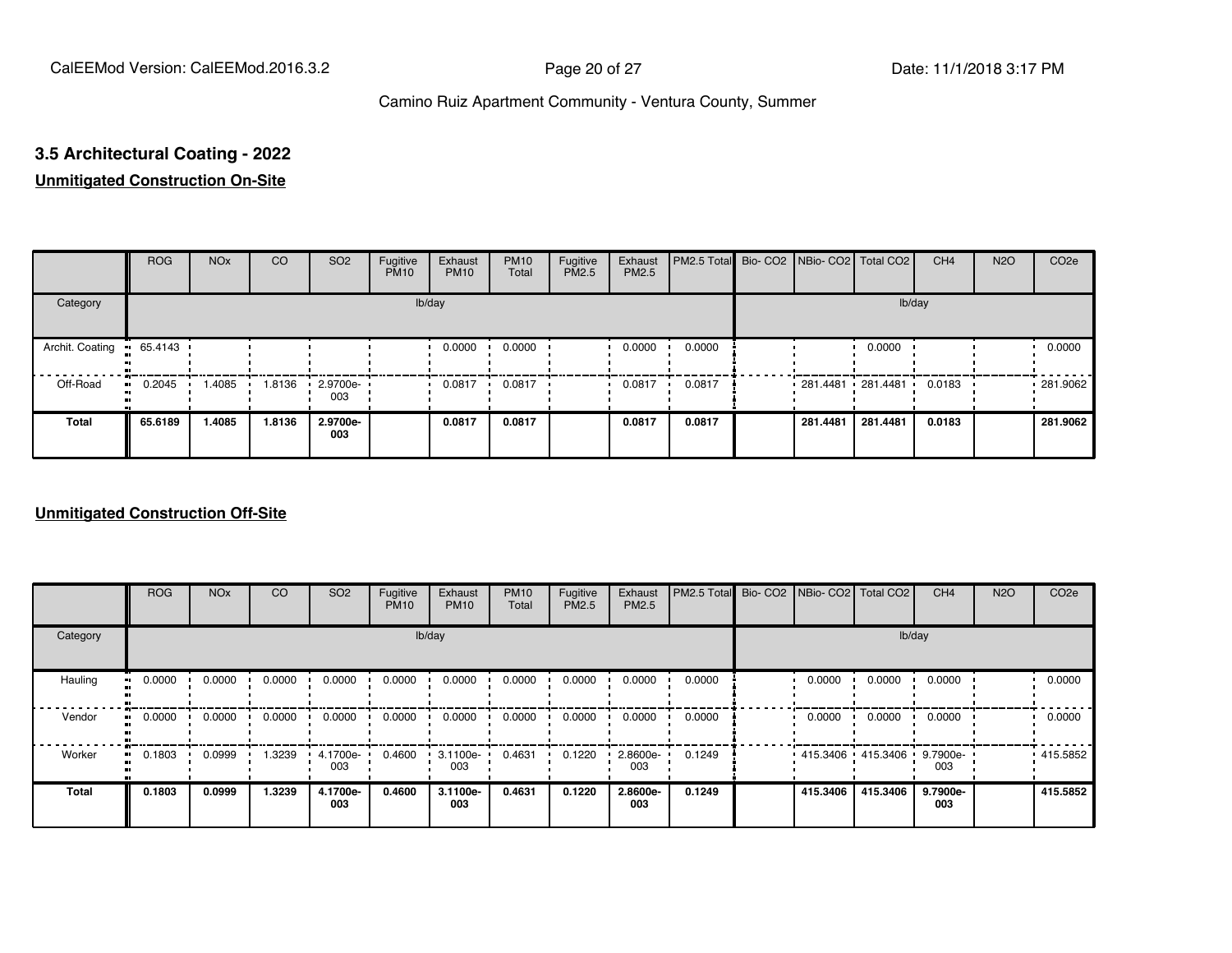### **3.5 Architectural Coating - 2022**

#### **Mitigated Construction On-Site**

|                 | <b>ROG</b>   | <b>NO<sub>x</sub></b> | CO     | SO <sub>2</sub>    | Fugitive<br><b>PM10</b> | Exhaust<br><b>PM10</b> | <b>PM10</b><br>Total | Fugitive<br>PM2.5 | Exhaust<br>PM2.5 | PM2.5 Total Bio- CO2 NBio- CO2 Total CO2 |        |                     |          | CH <sub>4</sub> | <b>N2O</b> | CO <sub>2e</sub> |
|-----------------|--------------|-----------------------|--------|--------------------|-------------------------|------------------------|----------------------|-------------------|------------------|------------------------------------------|--------|---------------------|----------|-----------------|------------|------------------|
| Category        |              |                       |        |                    |                         | lb/day                 |                      |                   |                  |                                          |        |                     | lb/day   |                 |            |                  |
| Archit. Coating | $-65.4143$   |                       |        |                    |                         | 0.0000                 | 0.0000               |                   | 0.0000           | 0.0000                                   |        |                     | 0.0000   |                 |            | 0.0000           |
| Off-Road        | 0.2045<br>ш. | 1.4085                | 1.8136 | $-2.9700e-$<br>003 |                         | 0.0817                 | 0.0817               |                   | 0.0817           | 0.0817                                   | 0.0000 | $281.4481$ 281.4481 |          | 0.0183          |            | 281.9062         |
| Total           | 65.6189      | 1.4085                | 1.8136 | 2.9700e-<br>003    |                         | 0.0817                 | 0.0817               |                   | 0.0817           | 0.0817                                   | 0.0000 | 281.4481            | 281.4481 | 0.0183          |            | 281.9062         |

#### **Mitigated Construction Off-Site**

|          | <b>ROG</b> | <b>NO<sub>x</sub></b> | <b>CO</b> | SO <sub>2</sub> | Fugitive<br><b>PM10</b> | Exhaust<br><b>PM10</b> | <b>PM10</b><br>Total | Fugitive<br><b>PM2.5</b> | Exhaust<br>PM2.5 | <b>PM2.5</b><br>Total | Bio- CO2   NBio- CO2   Total CO2 |                   | CH <sub>4</sub> | <b>N2O</b> | CO <sub>2e</sub> |
|----------|------------|-----------------------|-----------|-----------------|-------------------------|------------------------|----------------------|--------------------------|------------------|-----------------------|----------------------------------|-------------------|-----------------|------------|------------------|
| Category |            |                       |           |                 |                         | lb/day                 |                      |                          |                  |                       |                                  |                   | lb/day          |            |                  |
| Hauling  | 0.0000     | 0.0000                | 0.0000    | 0.0000          | 0.0000                  | 0.0000                 | 0.0000               | 0.0000                   | 0.0000           | 0.0000                | 0.0000                           | 0.0000            | 0.0000          |            | 0.0000           |
| Vendor   | 0.0000     | 0.0000                | 0.0000    | 0.0000          | 0.0000                  | 0.0000                 | 0.0000               | 0.0000                   | 0.0000           | 0.0000                | 0.0000                           | 0.0000            | 0.0000          |            | 0.0000           |
| Worker   | 0.1803     | 0.0999                | 1.3239    | 4.1700e-<br>003 | 0.4600                  | 3.1100e-<br>003        | 0.4631               | 0.1220                   | 2.8600e-<br>003  | 0.1249                |                                  | 415.3406 415.3406 | 9.7900e-<br>003 |            | .415.5852        |
| Total    | 0.1803     | 0.0999                | 1.3239    | 4.1700e-<br>003 | 0.4600                  | 3.1100e-<br>003        | 0.4631               | 0.1220                   | 2.8600e-<br>003  | 0.1249                | 415.3406                         | 415.3406          | 9.7900e-<br>003 |            | 415.5852         |

#### **4.0 Operational Detail - Mobile**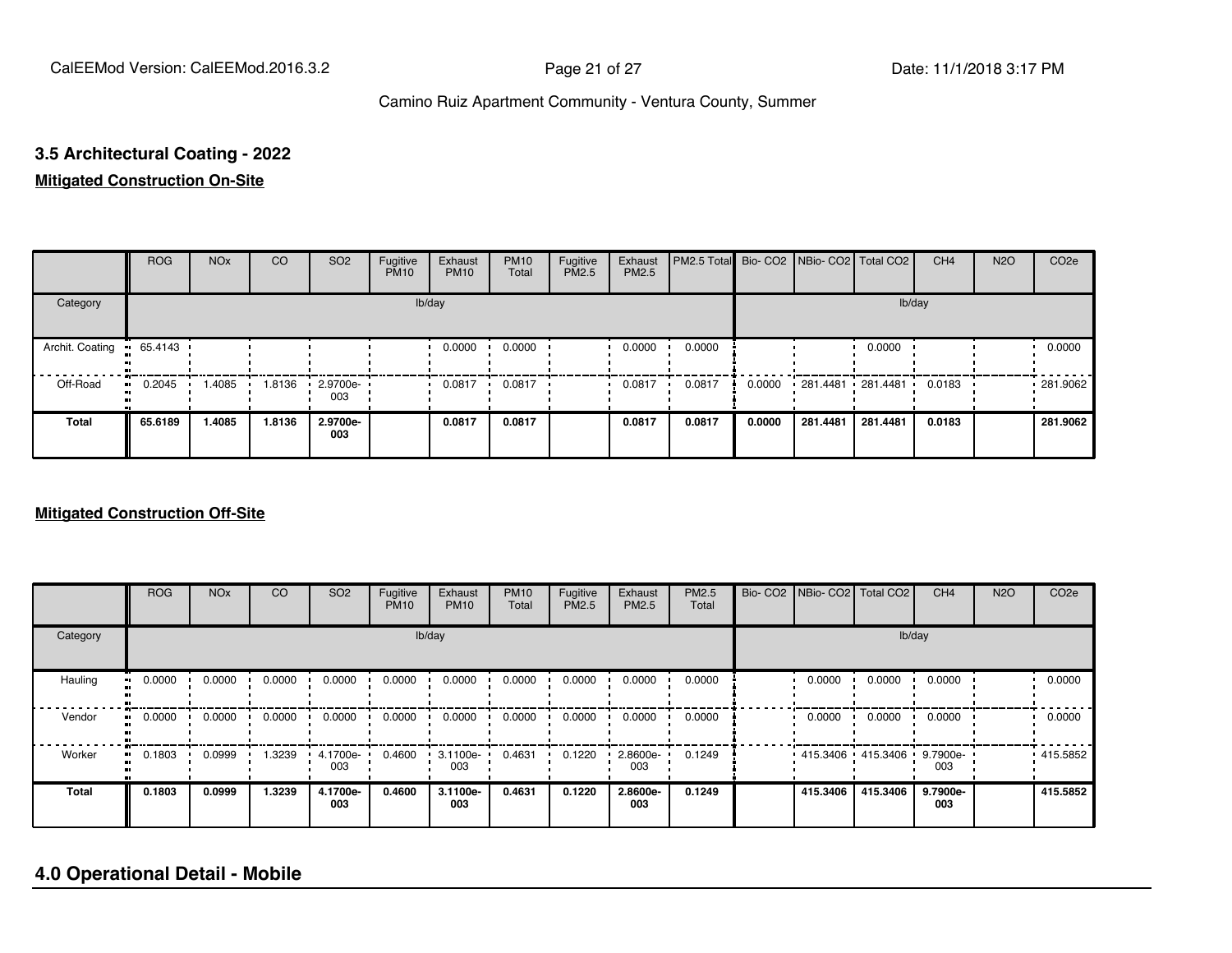#### **4.1 Mitigation Measures Mobile**

|             | <b>ROG</b> | <b>NO<sub>x</sub></b> | <b>CO</b>         | SO <sub>2</sub> | Fugitive<br><b>PM10</b>        | Exhaust<br><b>PM10</b> | <b>PM10</b><br>Total | Fugitive<br>PM2.5 | Exhaust<br>PM2.5 | PM2.5 Total Bio- CO2 NBio- CO2 Total CO2 |    |                               | CH <sub>4</sub> | <b>N2O</b> | CO <sub>2e</sub>        |
|-------------|------------|-----------------------|-------------------|-----------------|--------------------------------|------------------------|----------------------|-------------------|------------------|------------------------------------------|----|-------------------------------|-----------------|------------|-------------------------|
| Category    |            |                       |                   |                 |                                | lb/day                 |                      |                   |                  |                                          |    | lb/day                        |                 |            |                         |
| Mitigated   | 3.0603     |                       | 10.4389 37.4017 ' | 0.1408          | $\cdot$ 13.5453 $\cdot$        | 0.1025                 | 13.6478              | 3.6173            | 0.0952           | 3.7125                                   |    | $14,274.70$ $14,274.70$<br>15 | 0.5320          |            | 14,288.00               |
| Unmitigated | 3.0603     |                       |                   |                 | 10.4389 37.4017 0.1408 13.5453 | 0.1025                 | 13.6478              | 3.6173            | 0.0952           | 3.7125                                   | 15 | $14.274.70$ $14.274.70$<br>15 | 0.5320          |            | $\cdot$ 14,288.00<br>16 |

#### **4.2 Trip Summary Information**

|                     |          | Average Daily Trip Rate |         | Unmitigated       | Mitigated         |
|---------------------|----------|-------------------------|---------|-------------------|-------------------|
| Land Use            | Weekday  | Saturday                | Sunday  | <b>Annual VMT</b> | <b>Annual VMT</b> |
| Apartments Mid Rise | 2,316.00 | 2.316.00                | 1930.00 | 6.246.912         | 6.246.912         |
| Total               | 2.316.00 | 2.316.00                | .930.00 | 6.246.912         | 6.246.912         |

#### **4.3 Trip Type Information**

|                     |            | <b>Miles</b> |                                                           |       | Trip $%$ |       |         | Trip Purpose %  |         |
|---------------------|------------|--------------|-----------------------------------------------------------|-------|----------|-------|---------|-----------------|---------|
| Land Use            | H-W or C-W |              | H-S or C-C H-O or C-NW H-W or C-WI H-S or C-C H-O or C-NW |       |          |       | Primary | <b>Diverted</b> | Pass-by |
| Apartments Mid Rise | 10.80      | 7.30         | 7.50                                                      | 32.90 | 18.00    | 49.10 | 86      |                 |         |

#### **4.4 Fleet Mix**

| <b>Land Use</b>        | LDA      | LDT*     | LDT2     | <b>MDV</b> | <b>LHD</b> <sup>-</sup> | LHD <sub>2</sub> | MHD      | <b>HHD</b> | OBUS            | UBUS     | <b>MCY</b> | <b>SBUS</b> | MH       |
|------------------------|----------|----------|----------|------------|-------------------------|------------------|----------|------------|-----------------|----------|------------|-------------|----------|
| Mid Rise<br>Apartments | 0.593330 | 0.040945 | 0.188012 | J.107577   | 0.017981                | J.006204         | 0.019981 | 0.018142   | 176.<br>1.001 ل | 0.001026 | J.003857   | 0.000384    | 0.001386 |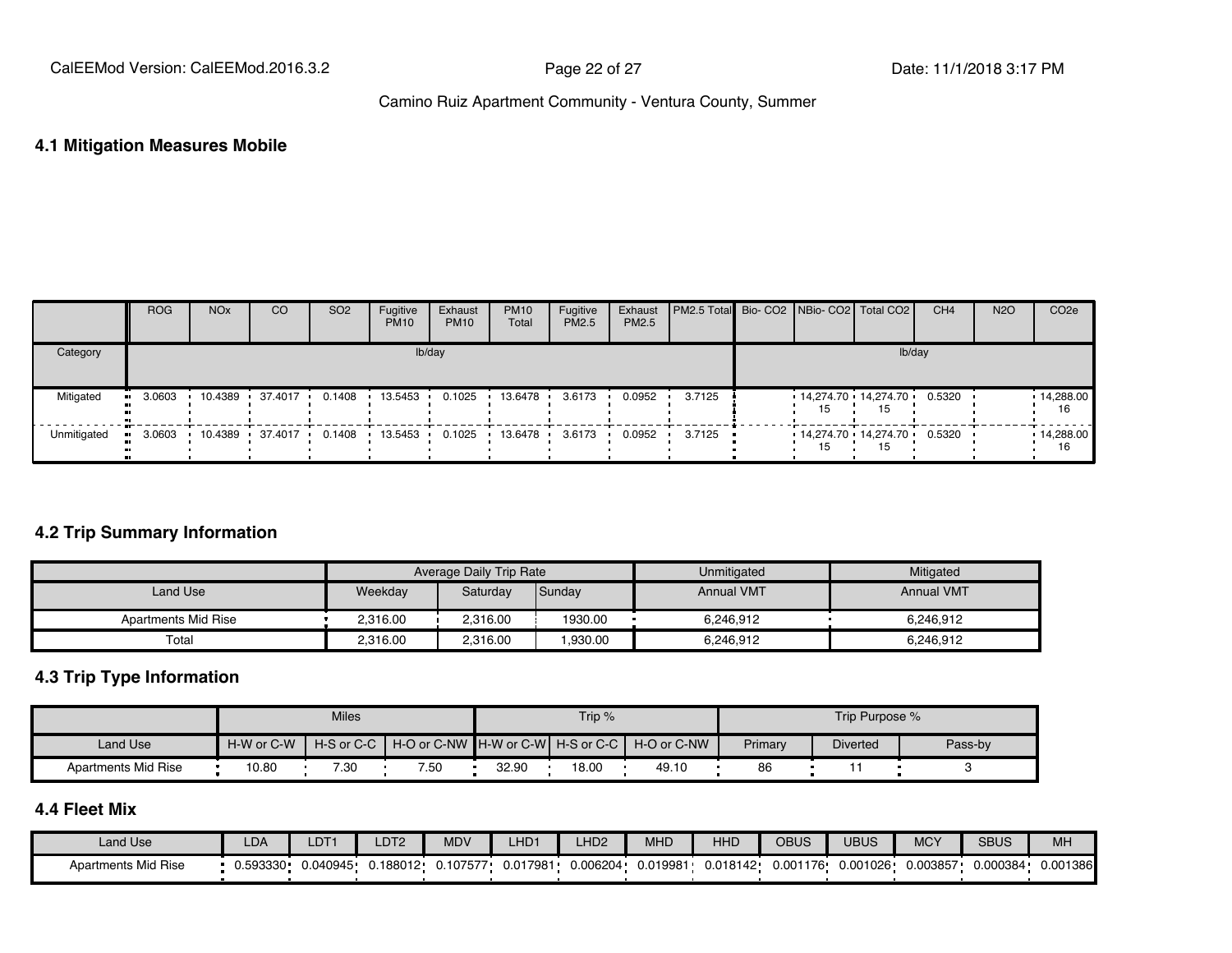#### **5.0 Energy Detail**

Historical Energy Use: N

#### **5.1 Mitigation Measures Energy**

Exceed Title 24

Install High Efficiency Lighting

|                           | <b>ROG</b> | <b>NO<sub>x</sub></b> | <b>CO</b> | SO <sub>2</sub>                          | Fugitive<br><b>PM10</b> | Exhaust<br><b>PM10</b> | <b>PM10</b><br>Total | Fugitive<br><b>PM2.5</b> | Exhaust<br>PM2.5 | PM2.5 Total Bio- CO2 NBio- CO2 Total CO2 |                       |                       | CH <sub>4</sub> | <b>N2O</b> | CO <sub>2e</sub>  |
|---------------------------|------------|-----------------------|-----------|------------------------------------------|-------------------------|------------------------|----------------------|--------------------------|------------------|------------------------------------------|-----------------------|-----------------------|-----------------|------------|-------------------|
| Category                  |            |                       |           |                                          |                         | lb/day                 |                      |                          |                  |                                          |                       | lb/day                |                 |            |                   |
| NaturalGas<br>Mitigated   | 0.1202     | 1.0273                | 0.4371    | $6.5600e-$<br>003                        |                         | 0.0831                 | 0.0831               |                          | 0.0831           | 0.0831                                   | 1,311.4347.1,311.4347 |                       | 0.0251          | 0.0240     | $\cdot$ 1,319.227 |
| NaturalGas<br>Unmitigated | 0.1303     | .1137                 |           | $0.4739$ $\cdot$ 7.1100e- $\cdot$<br>003 |                         | 0.0900                 | 0.0900               |                          | 0.0900           | 0.0900                                   |                       | 1,421.756 1,421.756 ' | 0.0273          | 0.0261     | $\cdot$ 1,430.205 |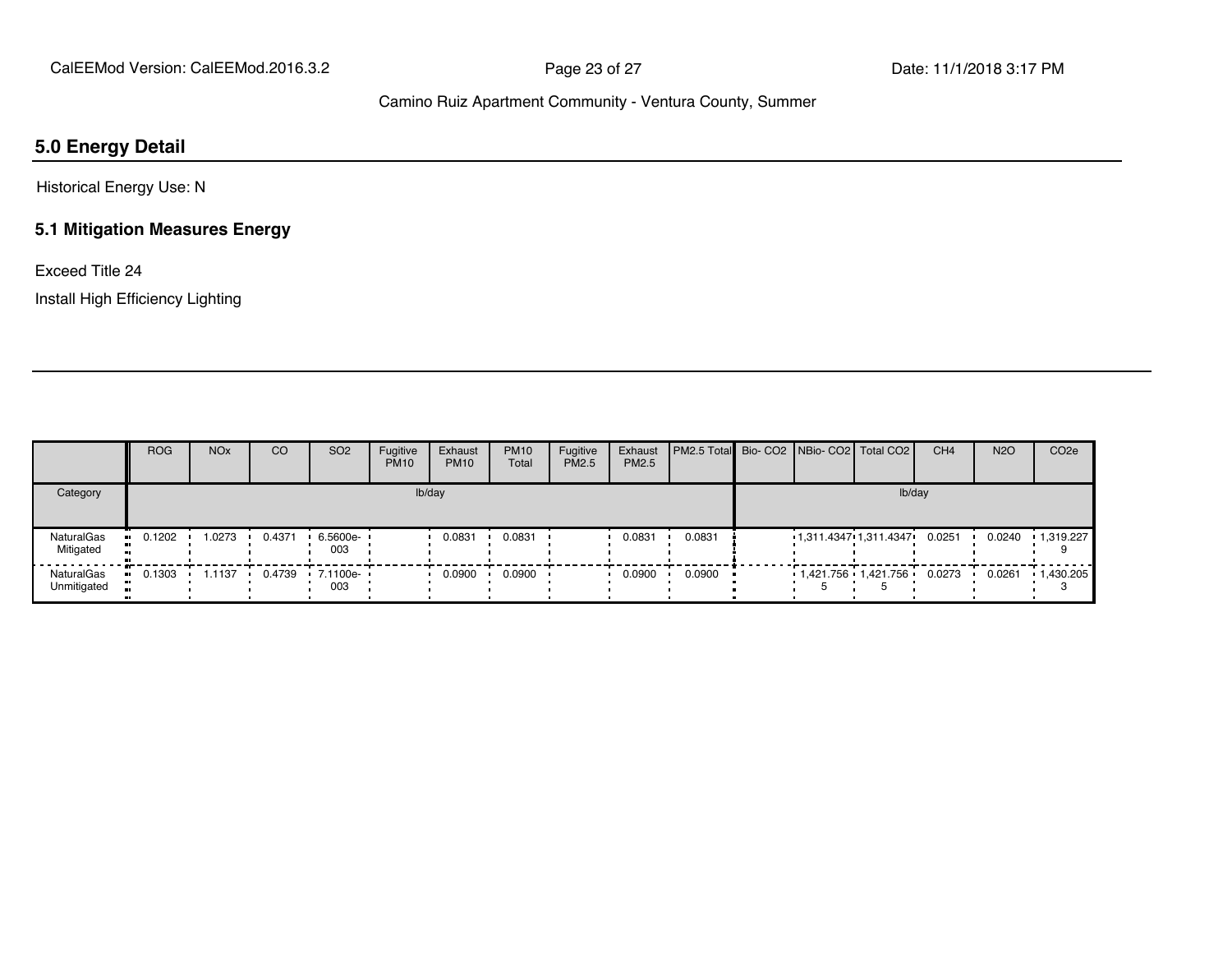CalEEMod Version: CalEEMod.2016.3.2 **Page 24 of 27** Page 24 of 27 Date: 11/1/2018 3:17 PM

#### Camino Ruiz Apartment Community - Ventura County, Summer

# **5.2 Energy by Land Use - NaturalGas**

**Unmitigated**

|                               | NaturalGa<br>s Use | <b>ROG</b> | <b>NO<sub>x</sub></b> | <sub>CO</sub> | SO <sub>2</sub>    | Fugitive<br><b>PM10</b> | Exhaust<br><b>PM10</b> | <b>PM10</b><br>Total | Fugitive<br>PM2.5 | Exhaust<br>PM2.5 | PM2.5<br>Total |  | Bio- CO2 NBio- CO2 Total CO2   | CH <sub>4</sub> | <b>N2O</b> | CO <sub>2</sub> e |
|-------------------------------|--------------------|------------|-----------------------|---------------|--------------------|-------------------------|------------------------|----------------------|-------------------|------------------|----------------|--|--------------------------------|-----------------|------------|-------------------|
| Land Use                      | kBTU/yr            |            |                       |               |                    |                         | lb/day                 |                      |                   |                  |                |  | lb/day                         |                 |            |                   |
| <b>Apartments Mid</b><br>Rise | 12084.9            | 0.1303     | 1.1137                | 0.4739        | $.7.1100e-$<br>003 |                         | 0.0900                 | 0.0900               |                   | 0.0900           | 0.0900         |  | $1,421.756$ $1,421.756$ 0.0273 |                 | 0.0261     | $\cdot$ 1,430.205 |
| <b>Total</b>                  |                    | 0.1303     | 1.1137                | 0.4739        | 7.1100e-<br>003    |                         | 0.0900                 | 0.0900               |                   | 0.0900           | 0.0900         |  | 1,421.756   1,421.756          | 0.0273          | 0.0261     | 1,430.205         |

#### **Mitigated**

|                                       | NaturalGa<br>s Use | <b>ROG</b> | <b>NO<sub>x</sub></b> | CO     | SO <sub>2</sub>    | Fugitive<br><b>PM10</b> | Exhaust<br><b>PM10</b> | <b>PM10</b><br>Total | Fugitive<br><b>PM2.5</b> | Exhaust<br>PM2.5 | PM2.5 Total Bio- CO2 NBio- CO2 Total CO2 |  |                                | CH <sub>4</sub> | <b>N2O</b> | CO <sub>2e</sub> |
|---------------------------------------|--------------------|------------|-----------------------|--------|--------------------|-------------------------|------------------------|----------------------|--------------------------|------------------|------------------------------------------|--|--------------------------------|-----------------|------------|------------------|
| Land Use                              | kBTU/yr            |            |                       |        |                    |                         | lb/day                 |                      |                          |                  |                                          |  | lb/day                         |                 |            |                  |
| Apartments Mid 11.1472 0.1202<br>Rise |                    |            | 1.0273                | 0.4371 | $.65600e -$<br>003 |                         | 0.0831                 | 0.0831               |                          | 0.0831           | 0.0831                                   |  | $1,311.4347$ 1,311.4347 0.0251 |                 | 0.0240     | .1,319.227       |
| Total                                 |                    | 0.1202     | 1.0273                | 0.4371 | 6.5600e-<br>003    |                         | 0.0831                 | 0.0831               |                          | 0.0831           | 0.0831                                   |  | 1,311.434 1,311.434            | 0.0251          | 0.0240     | 1,319.227        |

### **6.0 Area Detail**

**6.1 Mitigation Measures Area**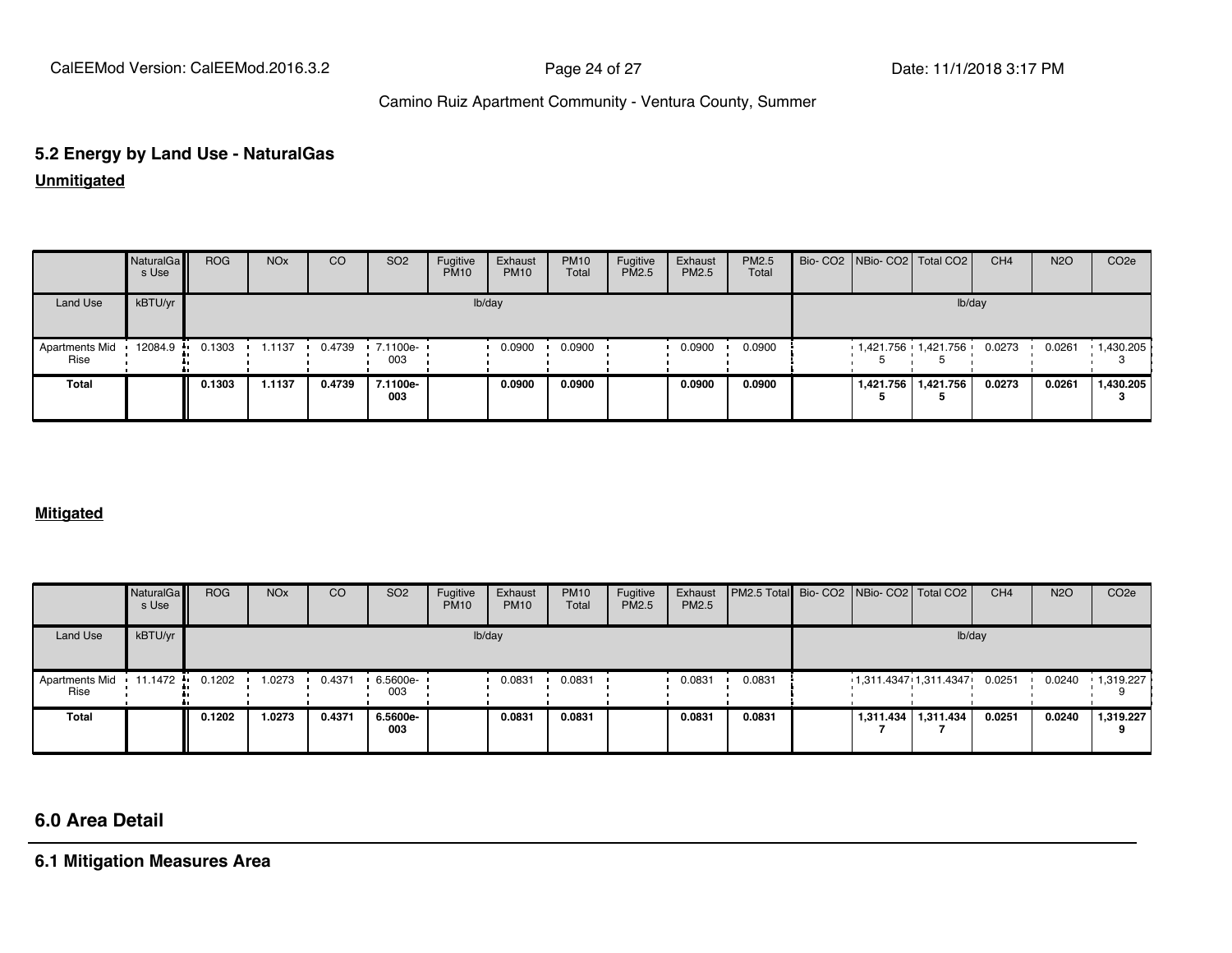|             | <b>ROG</b>             | <b>NO<sub>x</sub></b> | CO <sub>1</sub> | SO <sub>2</sub>      | Fugitive<br><b>PM10</b> | Exhaust<br><b>PM10</b> | <b>PM10</b><br>Total | Fugitive<br><b>PM2.5</b> | Exhaust<br>PM2.5 | PM2.5 Total Bio- CO2 NBio- CO2 Total CO2 |        |                      |         | CH <sub>4</sub> | <b>N2O</b> | CO <sub>2e</sub> |
|-------------|------------------------|-----------------------|-----------------|----------------------|-------------------------|------------------------|----------------------|--------------------------|------------------|------------------------------------------|--------|----------------------|---------|-----------------|------------|------------------|
| Category    |                        |                       |                 |                      |                         | lb/day                 |                      |                          |                  |                                          |        |                      |         | lb/day          |            |                  |
| Mitigated   | $\blacksquare$ 10.2953 | 0.3672                | 31.8526         | I.6800e- I<br>003    |                         | 0.1763                 | 0.1763               |                          | 0.1763           | 0.1763                                   | 0.0000 | 57.3412 •            | 57.3412 | 0.0551          | 0.0000     | 58.7197          |
| Unmitigated | 10.2953                | 0.3672                | 31.8526         | <b>B800e-</b><br>003 |                         | 0.1763                 | 0.1763               |                          | 0.1763           | 0.1763                                   | 0.0000 | $-57.3412 - 57.3412$ |         | 0.0551          | 0.0000     | 58.7197          |

#### **6.2 Area by SubCategory**

**Unmitigated**

|                          | <b>ROG</b>             | <b>NO<sub>x</sub></b> | <b>CO</b> | SO <sub>2</sub> | Fugitive<br><b>PM10</b> | Exhaust<br><b>PM10</b> | <b>PM10</b><br>Total | Fugitive<br>PM2.5 | Exhaust<br>PM2.5 | PM2.5 Total Bio- CO2 NBio- CO2 Total CO2 |        |           |           | CH <sub>4</sub> | <b>N2O</b> | CO <sub>2e</sub> |
|--------------------------|------------------------|-----------------------|-----------|-----------------|-------------------------|------------------------|----------------------|-------------------|------------------|------------------------------------------|--------|-----------|-----------|-----------------|------------|------------------|
| SubCategory              |                        |                       |           |                 | lb/day                  |                        |                      |                   |                  |                                          |        |           | lb/day    |                 |            |                  |
| Architectural<br>Coating | 1.0753                 |                       |           |                 |                         | 0.0000                 | 0.0000               |                   | 0.0000           | 0.0000                                   |        |           | 0.0000    |                 |            | 0.0000           |
| Consumer<br>Products     | 8.2604<br>$\mathbf{u}$ |                       |           |                 |                         | 0.0000                 | 0.0000               |                   | 0.0000           | 0.0000                                   |        |           | 0.0000    |                 |            | 0.0000           |
| Hearth                   | 0.0000<br>ш.           | 0.0000                | 0.0000    | 0.0000          |                         | 0.0000                 | 0.0000               |                   | 0.0000           | 0.0000                                   | 0.0000 | 0.0000    | 0.0000    | 0.0000          | 0.0000     | 0.0000           |
| Landscaping              | 0.9596                 | 0.3672                | 31.8526   | 1.6800e-<br>003 |                         | 0.1763                 | 0.1763               |                   | 0.1763           | 0.1763                                   |        | 57.3412 . | 57.3412 . | 0.0551          |            | 58.7197          |
| <b>Total</b>             | 10.2953                | 0.3672                | 31.8526   | 1.6800e-<br>003 |                         | 0.1763                 | 0.1763               |                   | 0.1763           | 0.1763                                   | 0.0000 | 57.3412   | 57.3412   | 0.0551          | 0.0000     | 58.7197          |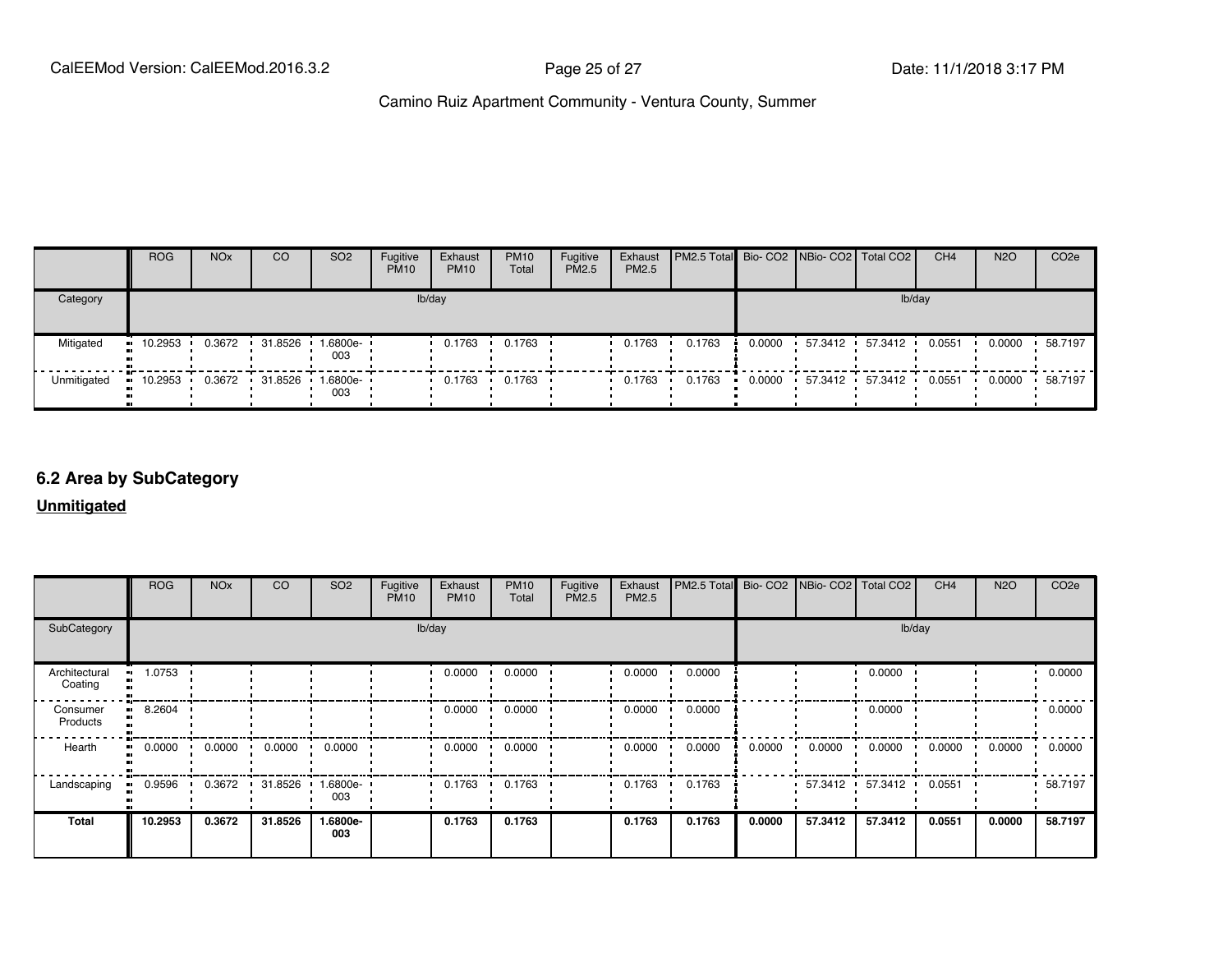#### **6.2 Area by SubCategory**

**Mitigated**

|                          | <b>ROG</b> | <b>NO<sub>x</sub></b> | <b>CO</b> | SO <sub>2</sub> | Fugitive<br><b>PM10</b> | Exhaust<br><b>PM10</b> | <b>PM10</b><br>Total | Fugitive<br>PM2.5 | Exhaust<br>PM2.5 | PM2.5<br>Total |        | Bio- CO2   NBio- CO2   Total CO2 |         | CH <sub>4</sub> | <b>N2O</b> | CO <sub>2e</sub> |
|--------------------------|------------|-----------------------|-----------|-----------------|-------------------------|------------------------|----------------------|-------------------|------------------|----------------|--------|----------------------------------|---------|-----------------|------------|------------------|
| SubCategory              |            |                       |           |                 |                         | lb/day                 |                      |                   |                  |                |        |                                  |         | lb/day          |            |                  |
| Architectural<br>Coating | 1.0753     |                       |           |                 |                         | 0.0000                 | 0.0000               |                   | 0.0000           | 0.0000         |        |                                  | 0.0000  |                 |            | 0.0000           |
| Consumer<br>Products     | 8.2604     |                       |           |                 |                         | 0.0000                 | 0.0000               |                   | 0.0000           | 0.0000         |        |                                  | 0.0000  |                 |            | 0.0000           |
| Hearth                   | 0.0000     | 0.0000                | 0.0000    | 0.0000          |                         | 0.0000                 | 0.0000               |                   | 0.0000           | 0.0000         | 0.0000 | 0.0000                           | 0.0000  | 0.0000          | 0.0000     | 0.0000           |
| Landscaping              | 0.9596     | 0.3672                | 31.8526   | .6800e-<br>003  |                         | 0.1763                 | 0.1763               |                   | 0.1763           | 0.1763         |        | 57.3412                          | 57.3412 | 0.0551          |            | 58.7197          |
| Total                    | 10.2953    | 0.3672                | 31.8526   | 1.6800e-<br>003 |                         | 0.1763                 | 0.1763               |                   | 0.1763           | 0.1763         | 0.0000 | 57.3412                          | 57.3412 | 0.0551          | 0.0000     | 58.7197          |

### **7.0 Water Detail**

#### **7.1 Mitigation Measures Water**

Install Low Flow Bathroom Faucet

Install Low Flow Kitchen Faucet

Install Low Flow Toilet

Install Low Flow Shower

### **8.0 Waste Detail**

#### **8.1 Mitigation Measures Waste**

Institute Recycling and Composting Services